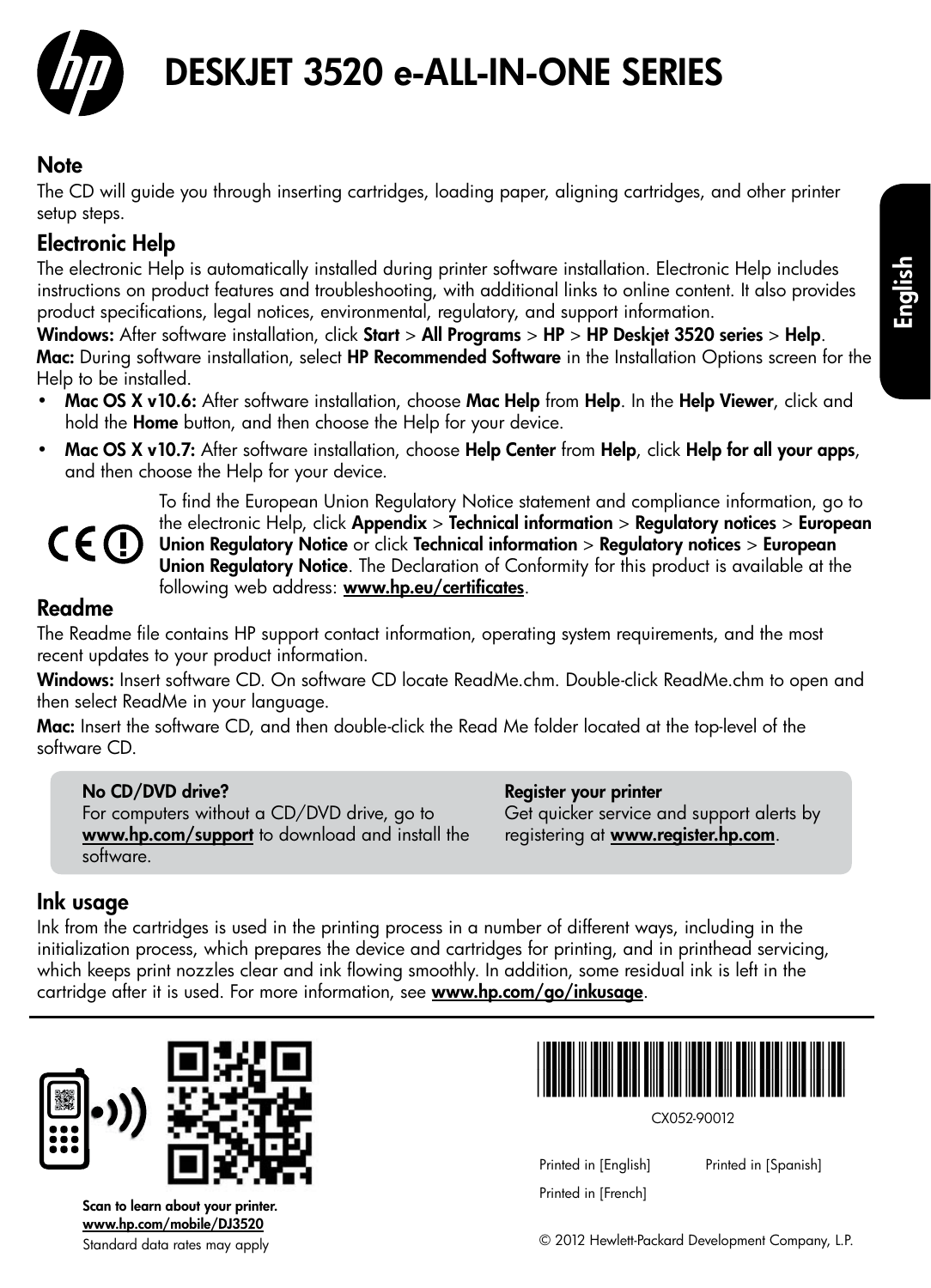

|                | <b>Back:</b> Returns to the previous screen.                                                                                                                                                                                                                                                                                                                                                                                                                                                       |
|----------------|----------------------------------------------------------------------------------------------------------------------------------------------------------------------------------------------------------------------------------------------------------------------------------------------------------------------------------------------------------------------------------------------------------------------------------------------------------------------------------------------------|
| $\mathcal{P}$  | <b>Cancel:</b> Stops the current operation or goes back to the home screen.                                                                                                                                                                                                                                                                                                                                                                                                                        |
| $\mathbf{3}$   | Selection button: Contextual button that changes depending on what is displayed on the screen.                                                                                                                                                                                                                                                                                                                                                                                                     |
| $\overline{4}$ | Up button: Use this button to navigate menus and select number of copies.                                                                                                                                                                                                                                                                                                                                                                                                                          |
| - 5            | Down button: Use this button to navigate menus and select number of copies.                                                                                                                                                                                                                                                                                                                                                                                                                        |
| 6              | OK: Confirms the current selecting.                                                                                                                                                                                                                                                                                                                                                                                                                                                                |
| $\overline{7}$ | Wireless status light and button: Blue light indicates wireless connection. Press the button to view<br>wireless status and menu options.                                                                                                                                                                                                                                                                                                                                                          |
| 8              | ePrint button: Pressing button displays the Web Services menu where you can view printer's email<br>address and make ePrint settings. ePrint is a free service from HP that allows you to print to your<br>ePrint-enabled printer anywhere you can send an email. Using ePrint, print apps and ePrintCenter,<br>in connection with HP web-connected printers (separately and collectively the "ePrintCenter<br>System"), means agreeing to the Terms and Conditions on www.hp.com/go/ePrintCenter. |
| 9              | <b>On</b> button: Turns the printer on or off.                                                                                                                                                                                                                                                                                                                                                                                                                                                     |

## Power specifications

Power adapter: CQ191-60017 Input voltage: 100-240Vac (+/- 10%) Input frequency: 50/60Hz (+/- 3Hz)

Power adapter: CQ191-60018 Input voltage: 200-240Vac (+/- 10%) Input frequency: 50/60Hz (+/- 3Hz)

Note: Use only with the power adapter supplied by HP.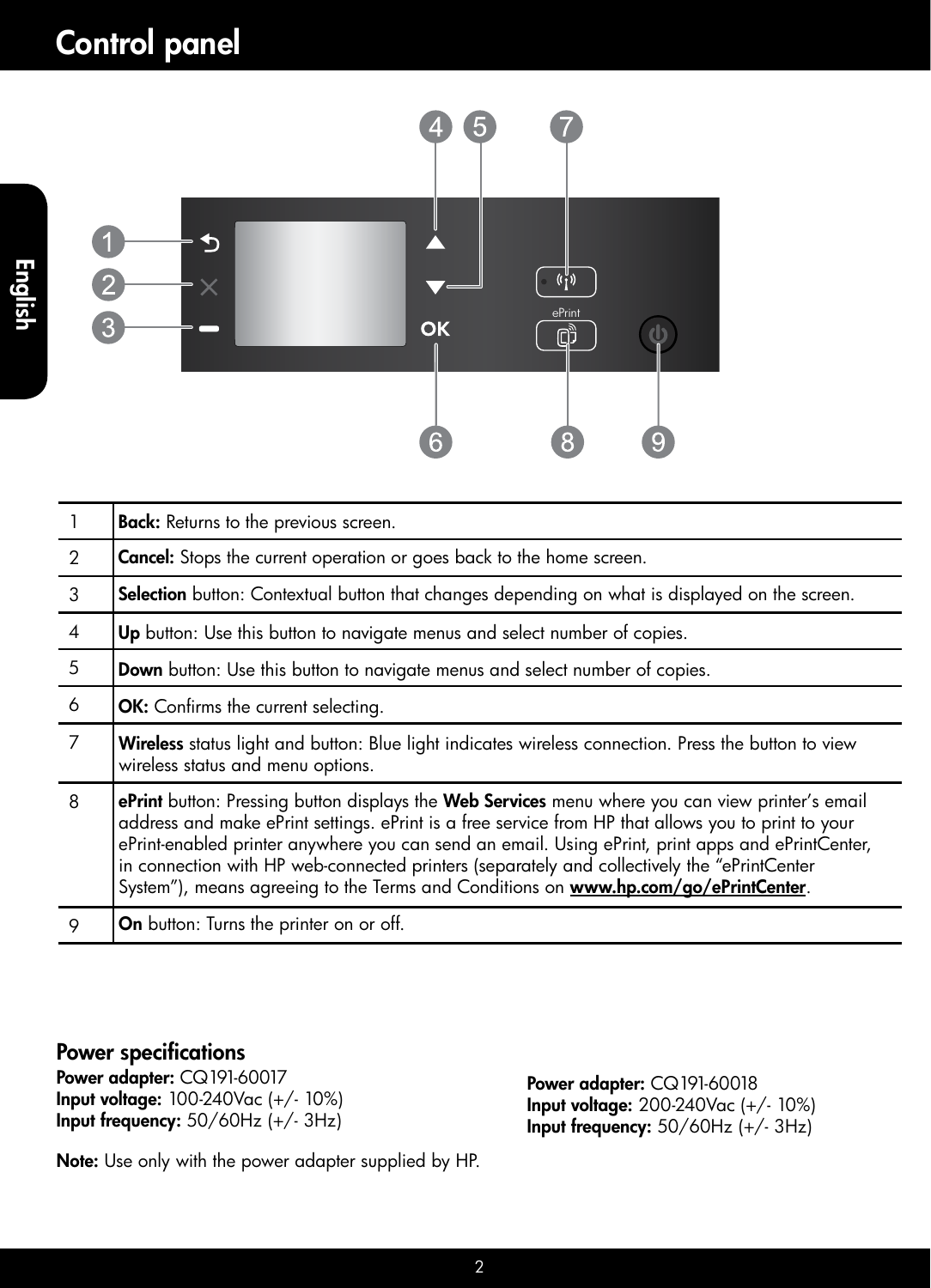## Windows Mac

## If you are unable to print:

- 1. If your printer is connected directly to your computer with a USB cable, make sure the cable connections are secure.
- 2. Make sure the printer is powered on. The On button will be lit green.

### Make sure that the printer is set as your default printing device:

- 1. Windows 7®: From the Windows Start menu, click Devices and Printers.
- 2. Windows Vista®: On the Windows taskbar, click Start, click Control Panel, and then click **Printer**
- 3. Windows XP®: On the Windows taskbar, click Start, click Control Panel, and then click Printers and Faxes.

Make sure that your printer has a check mark in the circle next to it. If your printer is not selected as the default printer, right-click the printer icon and choose Set as Default Printer from the menu.

### If your printer is connected directly to your computer with a USB cable and the software installation fails:

- 1. Remove the CD from the computer's CD/DVD drive, and then disconnect the USB cable from the computer.
- 2. Restart the computer.
- 3. Insert the printer software CD in the computer's CD/DVD drive, then follow the onscreen instructions to install the printer software. Do not connect the USB cable until you are told to do so.
- 4. After the installation finishes, restart the computer.

Windows XP and Windows Vista are U.S. registered trademarks of Microsoft Corporation. Windows 7 is either a registered trademark or trademark of Microsoft Corporation in the United States and/or other countries.

## If you are unable to print:

- 1. If your printer is connected to your computer with a USB cable, make sure the cable connections are secure.
- 2. Make sure the printer is powered on. The On button will be lit green.

## Check your print queue:

- 1. In System Preferences, click
	- Print & Fax (Mac  $OS X v 10.6$ ).
	- Print & Scan (Mac  $OS X v 10.7$ )
- 2. Click the Open Print Queue button.
- 3. Click a print job to select it.
- 4. Use the following buttons to manage the print job:
	- **Delete:** Cancel the selected print job.
	- Resume: Continue a paused print job.
- 5. If you made any changes, try to print again.

### Restart and reset:

- 1. Restart the computer.
- 2. Reset the printer.
	- a. Turn off the printer and unplug the power cord.
	- b. Wait a minute, then plug the power cord back in and turn on the printer.

### If you are still unable to uninstall and reinstall the software:

Note: The uninstaller removes all of the HP software components that are specific to the device. It does not remove components that are shared by other products or programs.

### To uninstall the software:

- 1. Disconnect the HP product from your computer.
- 2. Open the Applications: Hewlett-Packard folder.
- 3. Double-click HP Uninstaller. Follow the onscreen instructions.

### To install the software:

- 1. Connect the USB cable.
- 2. Insert the HP software CD into your computer's CD/DVD drive.
- 3. On the desktop, open the CD and then double-click HP Installer.
- 4. Follow the onscreen and the printed setup instructions that came with the HP product.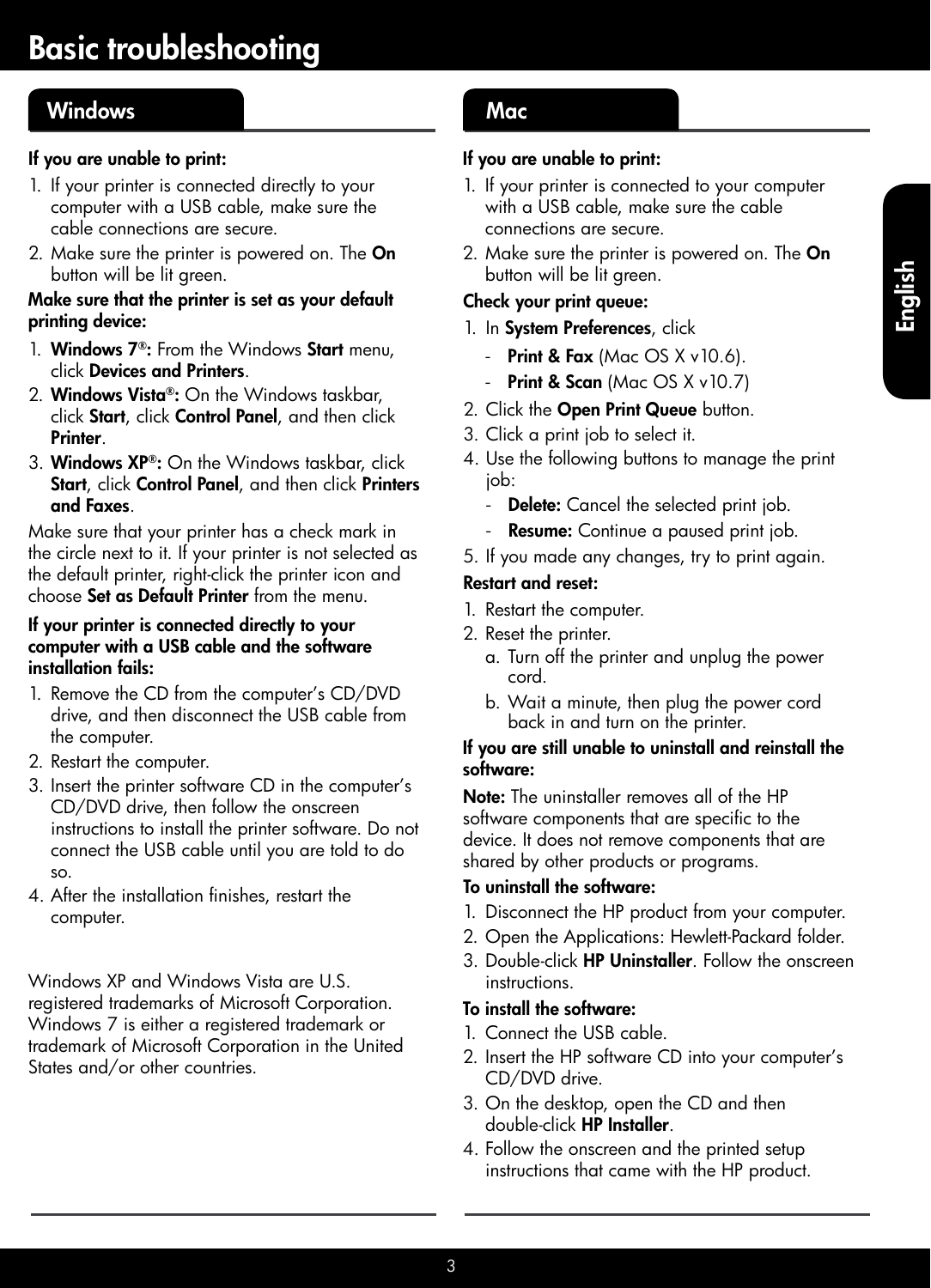## Learn about wireless printing

For the most complete, up-to-date information about wireless printing, go to the HP Wireless Printing Center at <www.hp.com/go/wirelessprinting>.

## Change from a USB connection to a wireless connection

If you first install the printer with a USB connection, you can later change it to a wireless network connection. To change the connection, perform the following steps:

## Windows **Mac** Mac **Mac**

- 1. From the computer's start menu, select All Programs or Programs, and then select HP.
- 2. Select HP Deskjet 3520 series.
- 3. Select Printer Setup & Software.
- 4. Select Convert a USB connected printer to wireless. Follow the onscreen instructions.



Use HP Setup Assistant in Applications/Hewlett-Packard/Device Utilities to change the software connection to wireless for this printer.

## Share your printer with multiple computers

You can share the printer with other computers which are also connected to your home network. If the printer is already connected to your home network and installed on a network computer, for each additional computer you only need to install the HP printer software. During the software installation, select the Wireless (Network/Ethernet) connection when prompted, and then follow the instructions on the screen.

## Connect wirelessly to the printer without a router

HP Wireless Direct allows you to print directly to your printer wirelessly, without a wireless router, from your Wi-Fi enabled devices (for example: computers or smartphones). To use Wireless Direct, you need to:

- 1. Turn on Wireless Direct from the control panel, and get the Wireless Direct name and password if you have Wireless Direct security on:
	- a. From your printer's home screen, press the Wireless button and then select Settings.
	- b. If the display shows that Wireless Direct is Off, select Wireless Direct and then select On (No Security) or On (With Security).

Note: If you turn on security, only users with the password will be able to connect wirelessly to the printer. If you turn off security, anyone with a Wi-Fi device within Wi-Fi range of the printer will be able to connect to the printer.

- c. Select **Display Name** to display the Wireless Direct name.
- d. Select **Display Password** to display the Wireless Direct password if you have the Wireless Direct security on.
- 2. From your wireless computer or mobile device, turn wireless on, search for and connect to the Wireless Direct name, for example: HP-Print-XX-Deskjet 3520 series. If you have Wireless Direct security on, enter the Wireless Direct password when prompted. Then print as you normally do from your computer or mobile device.

### Note:

- Wireless Direct connection provides no Internet access.
- To use Wireless Direct from a computer, the printer software must be installed on the computer.
- Wireless Direct connection is available even if the printer has a wireless connection to a home network.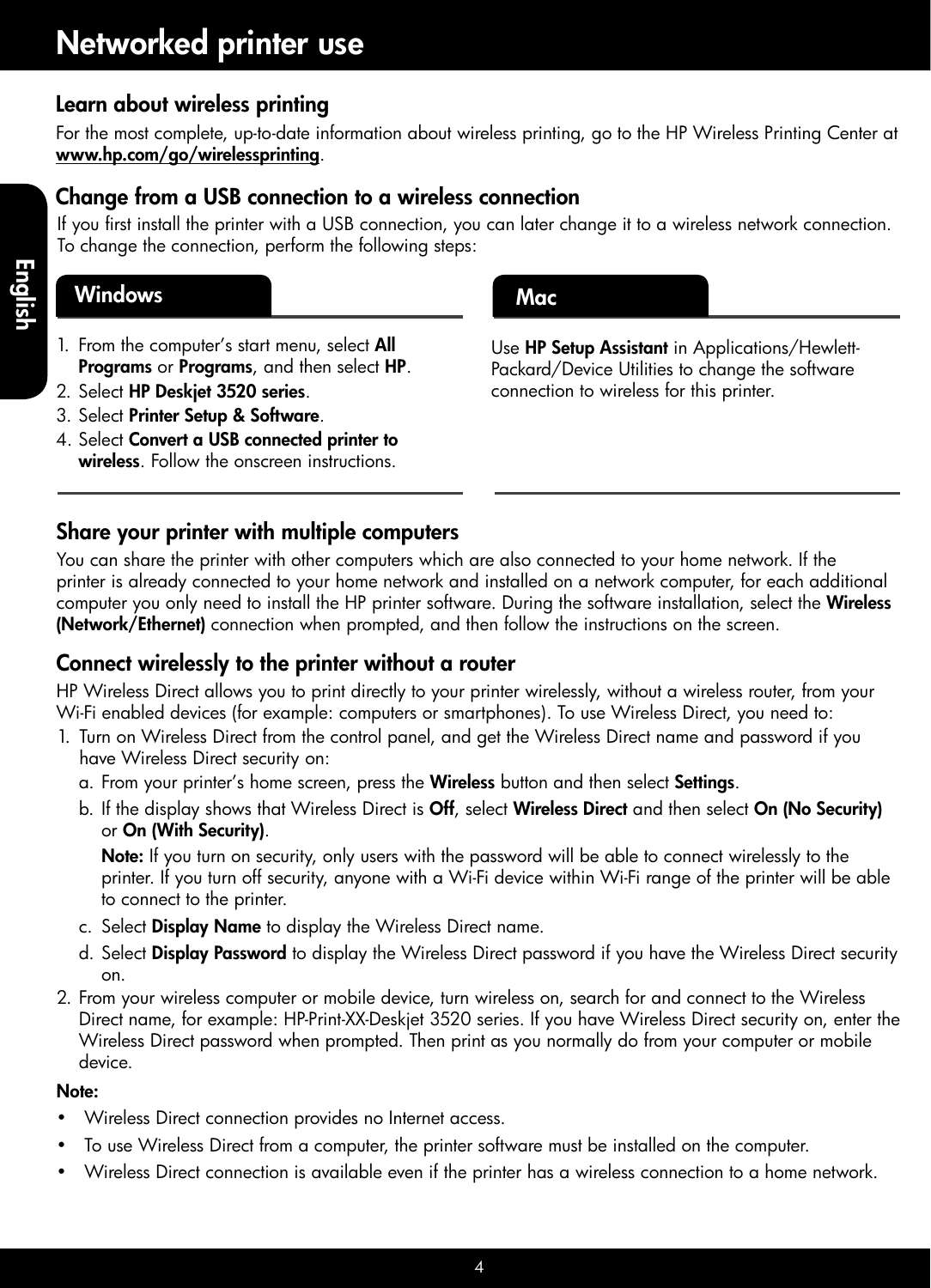## If you cannot connect the printer to your wireless network…

- Get help from HP Wireless Printing Center: The HP Wireless Printing Center ([www.hp.com/go/wirelessprinting](http://www.hp.com/go/wirelessprinting)) is an online reference guide to setting up your home network and HP printer for wireless printing. On this website, you will find information that can help you prepare your wireless network, set up or reconfigure your printer, and troubleshoot your setup (including using the Network Diagnostic Utility on Windows only).
- Confirm that Wireless is enabled on your printer. From the printer's control panel, press the Wireless button, if it shows Wireless Off, press Turn On.
- Confirm that your printer is connected to your network. To do this:
	- 1. From your printer's control panel, press the **Wireless** button.
	- 2. Select Settings to access the Wireless Settings menu.
	- 3. Select Print Report, and then select Test Report.
	- 4. The Wireless Test Report is automatically printed.
		- Check the top of the report to see if something failed during the test.
		- See the **Diagnostics Results** section for all tests that were performed, and whether or not your printer passed.
		- From the Current Configuration section, find out the Network Name (SSID) to which your printer is currently connected. Make sure that the printer is connected to the same network as your computer.

Note: Your computer might be connected to a Virtual Private Network (VPN). Temporarily disable the VPN before proceeding with the installation. Being connected to a VPN is like being on a different network; you will need to disconnect the VPN to access the printer over the home network.

**Security software might be causing problems.** Security software installed on your computer is designed to protect your computer against threats that can come from outside your home network. A security software suite can contain different types of software such as an anti-virus, anti-spyware, firewall and child protection applications. Firewalls can block communication between devices connected on the home network and can cause problems when using devices like network printers and scanners. A quick troubleshooting technique is to disable your firewall and check if the problem goes away.

Problems that you might see include:

- The printer cannot be found over the network when installing the printer software.
- You suddenly cannot print to the printer even though you could the day before.
- The printer shows that it is OFFLINE in the **Printers and Faxes** folder.
- The software shows the printer status is "disconnected" even though the printer is connected to the network.
- If you have an e-All-in-One, some functions work, like print, and others don't, like scan.

### Tips for using security software:

- If your firewall has a setting called **trusted zone**, use it when your computer is connected to your home network.
- Keep your firewall up to date. Many security software vendors provide updates which correct known issues.
- If your firewall has a setting to **not show alert messages**, you should disable it. When installing the HP software and using the HP printer, you may see alert messages from your firewall software. You should allow any HP software which causes an alert. The alert message may provide options to allow, permit, or unblock. Also, if the alert has a remember this action or create a rule for this selection, make sure and select it. This is how the firewall learns what can be trusted on your home network.

If you still cannot connect the printer to your network, go to the HP Wireless Printing Center at [www.hp.com/go/wirelessprinting](http://www.hp.com/go/wirelessprinting), click Firewall Help, you can find more solutions there.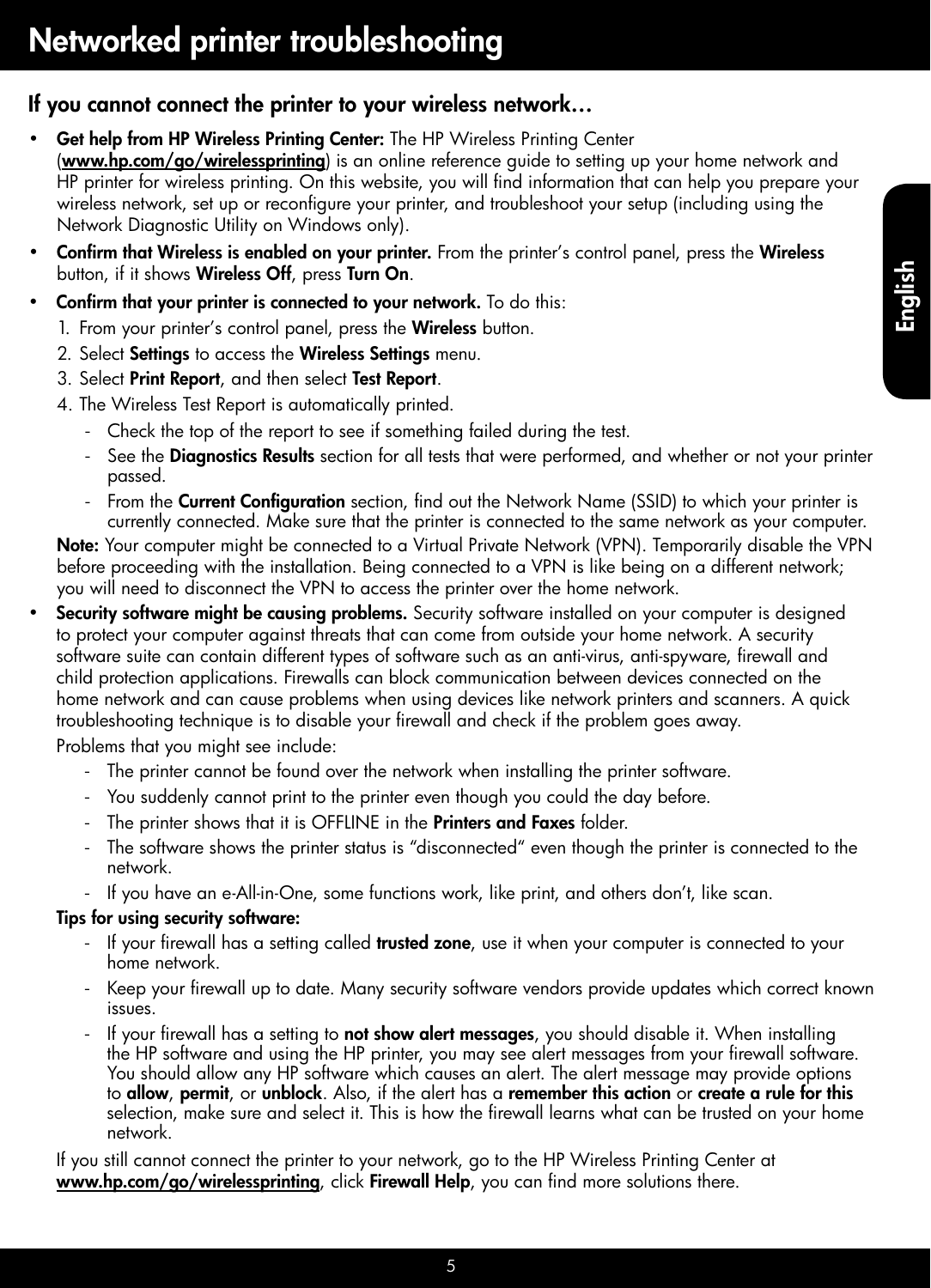| <b>HP</b> product                                                             | Duration of limited warranty                                                                                                                                                                                                                                         |
|-------------------------------------------------------------------------------|----------------------------------------------------------------------------------------------------------------------------------------------------------------------------------------------------------------------------------------------------------------------|
| Software Media                                                                | 90 days                                                                                                                                                                                                                                                              |
| Printer                                                                       | 1 vear                                                                                                                                                                                                                                                               |
| Print or Ink cartridges                                                       | Until the HP ink is depleted or the "end of warranty" date printed<br>on the cartridge has been reached, whichever occurs first. This<br>warranty does not cover HP ink products that have been refilled,<br>remanufactured, refurbished, misused, or tampered with. |
| Printheads (only applies to products with customer<br>replaceable printheads) | 1 year                                                                                                                                                                                                                                                               |
| Accessories                                                                   | year unless otherwise stated                                                                                                                                                                                                                                         |

A. Extent of limited warranty

 1. Hewlett-Packard (HP) warrants to the end-user customer that the HP products specified above will be free from defects in materials and workmanship for the duration specified above, which duration begins on the date of purchase by the customer.

 2. For software products, HP's limited warranty applies only to a failure to execute programming instructions. HP does not warrant that the operation of any product will be interrupted or error free.

 3. HP's limited warranty covers only those defects that arise as a result of normal use of the product, and does not cover any other problems, including those that arise as a result of:

- a. Improper maintenance or modification;
- b. Software, media, parts, or supplies not provided or supported by HP;
- c. Operation outside the product's specifications;
- d. Unauthorized modification or misuse.

 4. For HP printer products, the use of a non-HP cartridge or a refilled cartridge does not affect either the warranty to the customer or any HP support contract with the customer. However, if printer failure or damage is attributable to the use of a non-HP or refilled cartridge or an expired ink cartridge, HP will charge its standard time and materials charges to service the printer for the particular failure or damage.

 5. If HP receives, during the applicable warranty period, notice of a defect in any product which is covered by HP's warranty, HP shall either repair or replace the product, at HP's option.

- 6. If HP is unable to repair or replace, as applicable, a defective product which is covered by HP's warranty, HP shall,
- within a reasonable time after being notified of the defect, refund the purchase price for the product. 7. HP shall have no obligation to repair, replace, or refund until the customer returns the defective product to HP.
	- 8. Any replacement product may be either new or like-new, provided that it has functionality at least equal to that of the product being replaced.
	- 9. HP products may contain remanufactured parts, components, or materials equivalent to new in performance.

10. HP's Limited Warranty Statement is valid in any country where the covered HP product is distributed by HP. Contracts for additional warranty services, such as on-site service, may be available from any authorized HP service facility in countries where the product is distributed by HP or by an authorized importer.

B. Limitations of warranty TO THE EXTENT ALLOWED BY LOCAL LAW, NEITHER HP NOR ITS THIRD PARTY SUPPLIERS MAKES ANY OTHER WARRANTY OR CONDITION OF ANY KIND, WHETHER EXPRESS OR IMPLIED WARRANTIES OR CONDITIONS OF MERCHANTABILITY, SATISFACTORY QUALITY, AND FITNESS FOR A PARTICULAR PURPOSE.

- C. Limitations of liability
	- 1. To the extent allowed by local law, the remedies provided in this Warranty Statement are the customer's sole and exclusive remedies.
	- 2. TO THE EXTENT ALLOWED BY LOCAL LAW, EXCEPT FOR THE OBLIGATIONS SPECIFICALLY SET FORTH IN THIS WARRANTY STATEMENT, IN NO EVENT SHALL HP OR ITS THIRD PARTY SUPPLIERS BE LIABLE FOR DIRECT, INDIRECT, SPECIAL, INCIDENTAL, OR CONSEQUENTIAL DAMAGES, WHETHER BASED ON CONTRACT, TORT, OR ANY OTHER LEGAL THEORY AND WHETHER ADVISED OF THE POSSIBILITY OF SUCH DAMAGES.
- D. Local law
	- 1. This Warranty Statement gives the customer specific legal rights. The customer may also have other rights which vary from state to state in the United States, from province to province in Canada, and from country to country elsewhere in the world.
	- 2. To the extent that this Warranty Statement is inconsistent with local law, this Warranty Statement shall be deemed modified to be consistent with such local law. Under such local law, certain disclaimers and limitations of this Warranty Statement may not apply to the customer. For example, some states in the United States, as well as some governments outside the United States (including provinces in Canada), may:
		- a. Preclude the disclaimers and limitations in this Warranty Statement from limiting the statutory rights of a consumer (e.g., the United Kingdom);
		- b. Otherwise restrict the ability of a manufacturer to enforce such disclaimers or limitations; or
		- c. Grant the customer additional warranty rights, specify the duration of implied warranties which the manufacturer cannot disclaim, or allow limitations on the duration of implied warranties.

 3. THE TERMS IN THIS WARRANTY STATEMENT, EXCEPT TO THE EXTENT LAWFULLY PERMITTED, DO NOT EXCLUDE, RESTRICT, OR MODIFY, AND ARE IN ADDITION TO, THE MANDATORY STATUTORY RIGHTS APPLICABLE TO THE SALE OF THE HP PRODUCTS TO SUCH CUSTOMERS. **HP Limited Warranty**

Dear Customer,

You will find below the name and address of the HP entity responsible for the performance of the HP Limited Warranty in your country.

#### **You may have additional statutory rights against the seller based on your purchase agreement. Those rights are not in any way affected by this HP Limited Warranty.**

**Ireland:** Hewlett-Packard Ireland Limited, 63-74 Sir John Rogerson's Quay, Dublin 2 **United Kingdom:** Hewlett-Packard Ltd, Cain Road, Bracknell, GB-Berks RG12 1HN **Malta:** Hewlett-Packard International Trade B.V., Malta Branch, 48, Amery Street, Sliema SLM 1701, MALTA **South Africa:** Hewlett-Packard South Africa Ltd, 12 Autumn Street, Rivonia, Sandton, 2128, Republic of South Africa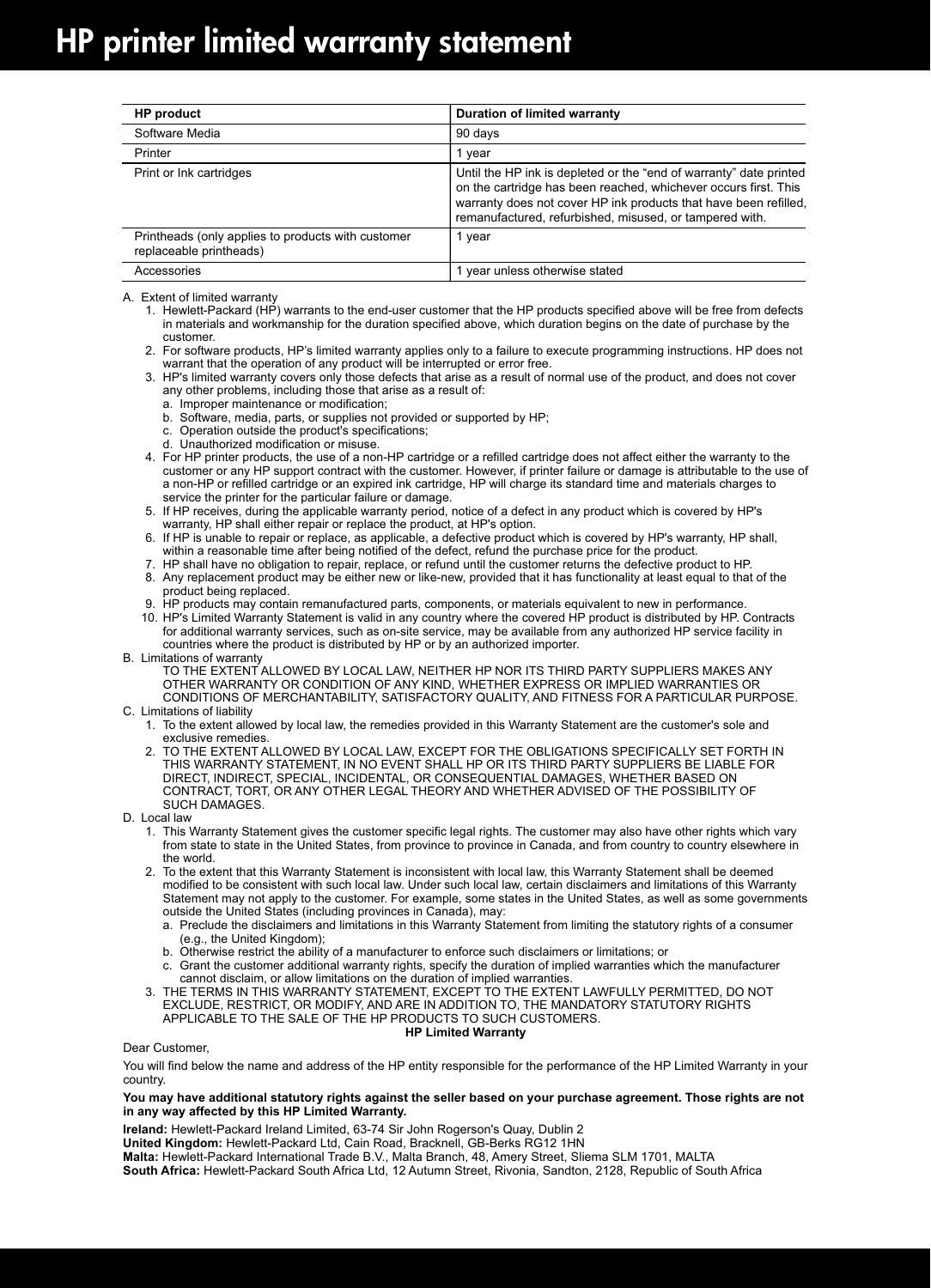

# DESKJET 3520 e-ALL-IN-ONE SERIES

## Nota

El CD le guiará en la inserción de cartuchos, carga de papel, alineación de cartuchos y otros pasos de la configuración de la impresora.

## Ayuda electrónica

La ayuda electrónica se instala automáticamente durante la instalación del software de la impresora. La ayuda electrónica incluye instrucciones sobre las características del producto y la resolución de problemas, e incluye enlaces adicionales al contenido en línea. También ofrece especificaciones del producto, avisos legales e información medioambiental, regulatoria y de asistencia técnica.

Windows: Después de instalar el software, haga clic en Iniciar > Todos los programas > HP > HP Deskjet 3520 series > Ayuda. Mac: Para instalar la Ayuda, durante la instalación del software, seleccione Software recomendado por HP en la pantalla de Opciones de instalación.

- Mac OS X v10.6: Después de instalar el software, haga clic en Ayuda de Mac en Ayuda. En el Visor de la ayuda, haga clic y mantenga pulsado el botón **Inicio**, y elija la ayuda de su dispositivo.
- Mac OS X v10.7: Una vez instalado el software, elija Centro de ayuda en Ayuda, haga clic en Ayuda para todas sus apps, y seguidamente elija Ayuda para su dispositivo.

CE (I)

Para localizar la declaración del Aviso sobre normativa de la Unión Europea y la información de conformidad, vaya a la ayuda electrónica, haga clic en Apéndice > Información técnica > Avisos sobre normativas > Aviso sobre normativa para la Unión Europea, o bien, haga clic en Información técnica > Avisos sobre normativas > Aviso sobre normativa para la Unión Europea. La Declaración de conformidad para este producto está disponible en la siguiente dirección web: **[www.hp.eu/certificates](http://www.hp.eu/certificates)**.

## Léame

El archivo Léame contiene los requisitos de información de contacto con el servicio técnico de HP, del sistema operativo y las actualizaciones más recientes de información del producto.

Windows: Inserte el CD de software. En el CD de software, busque ReadMe.chm. Haga clic en el mismo para abrirlo y elija ReadMe en su idioma.

Mac: Introduzca el CD con el software y haga doble clic en la carpeta Léame, situada en el nivel superior de dicho CD.

¿No dispone de unidad de CD/DVD? En ordenadores sin una unidad de CD/DVD, vaya a **[www.hp.com/support](http://www.hp.com/support)** para descargar e instalar el software.

Registre su impresora Obtenga un servicio más rápido y alertas de asistencia registrándose en [www.register.hp.com](http://www.register.hp.com).

## Uso de la tinta

La tinta de los cartuchos se utiliza en el proceso de impresión de diferentes maneras, incluso en el proceso de inicialización, que prepara el dispositivo y los cartuchos para imprimir, y en el mantenimiento de los cabezales de impresión, que mantiene limpias las boquillas de impresión y hace que la tinta fluya sin problemas. Asimismo, parte de la tinta residual se queda en el cartucho después de utilizarlo. Para obtener más información consulte [www.hp.com/go/inkusage](http://www.hp.com/go/inkusage).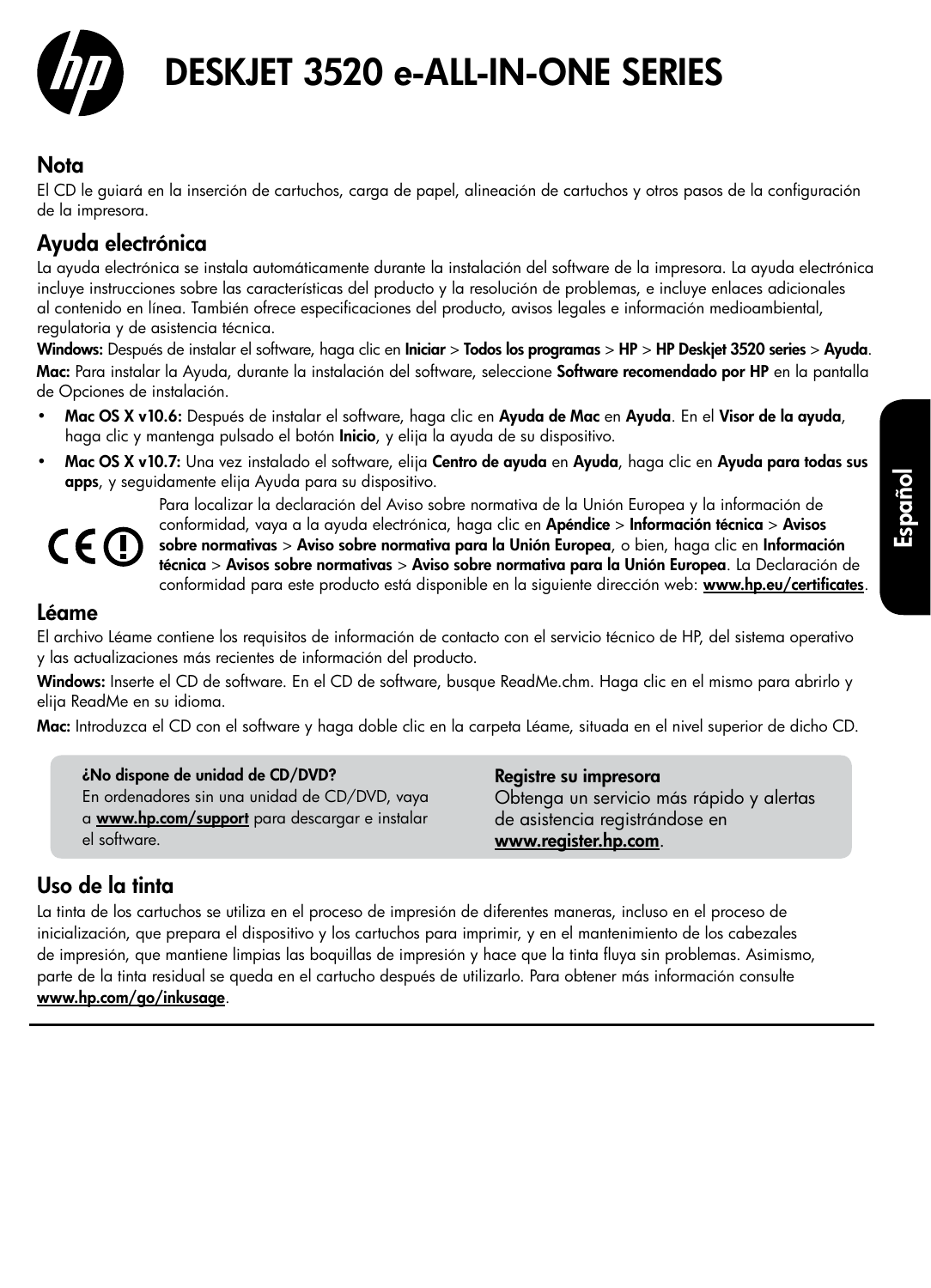# Panel de control



| $\overline{1}$ | Posterior: Vuelve a la pantalla anterior.                                                                                                                                                                                                                                                                                                                                                                                                                                                                                                                                                                                           |
|----------------|-------------------------------------------------------------------------------------------------------------------------------------------------------------------------------------------------------------------------------------------------------------------------------------------------------------------------------------------------------------------------------------------------------------------------------------------------------------------------------------------------------------------------------------------------------------------------------------------------------------------------------------|
| $\overline{2}$ | <b>Cancelar:</b> Detiene la operación actual y vuelve a la pantalla principal.                                                                                                                                                                                                                                                                                                                                                                                                                                                                                                                                                      |
| 3              | Botón de selección: Botón contextual que cambia en función de lo que aparece en la pantalla.                                                                                                                                                                                                                                                                                                                                                                                                                                                                                                                                        |
| $\overline{4}$ | Botón de desplazamiento hacia arriba: Utilice este botón para navegar entre menús y seleccionar<br>el número de copias.                                                                                                                                                                                                                                                                                                                                                                                                                                                                                                             |
| 5              | Botón de desplazamiento hacia abajo Utilice este botón para navegar entre menús y seleccionar el<br>número de copias.                                                                                                                                                                                                                                                                                                                                                                                                                                                                                                               |
| 6              | <b>OK:</b> Confirma la selección actual.                                                                                                                                                                                                                                                                                                                                                                                                                                                                                                                                                                                            |
| 7              | Luz de estado y botón <b>Inalámbrico</b> : La luz azul indica la conexión inalámbrica. Pulse el botón para<br>ver el estado de la conexión inalámbrica y las opciones de menú.                                                                                                                                                                                                                                                                                                                                                                                                                                                      |
| 8              | Botón ePrint: Al pulsar este botón, aparece el menú Servicios web, donde podrá ver la dirección de<br>correo electrónico de la impresora y realizar la configuración de ePrint. ePrint es un servicio gratuito de<br>HP que le permite imprimir en su impresora con ePrint desde cualquier lugar donde pueda enviar un<br>correo electrónico. El uso de HP ePrint, las aplicaciones de impresión y de ePrintCenter junto con las<br>impresoras HP conectadas a Internet (por separado y de manera conjunta con el 'Sistema ePrintCenter')<br>conlleva aceptar los Términos y condiciones que figuran en www.hp.com/go/ePrintCenter. |
| 9              | Botón On: enciende o apaga la impresora.                                                                                                                                                                                                                                                                                                                                                                                                                                                                                                                                                                                            |
|                |                                                                                                                                                                                                                                                                                                                                                                                                                                                                                                                                                                                                                                     |

## Especificaciones de energía

Adaptador de alimentación: CQ191-60017 Tensión de entrada: 100-240 Vca (+/- 10%) Frecuencia de entrada: 50/60 Hz (+/- 3Hz) Adaptador de alimentación: CQ191-60018 Tensión de entrada: 200-240 Vca (+/- 10%) Frecuencia de entrada:  $50/60$  Hz (+/-  $3$ Hz)

Nota: Utilizar sólo con el adaptador de alimentación suministrado por HP.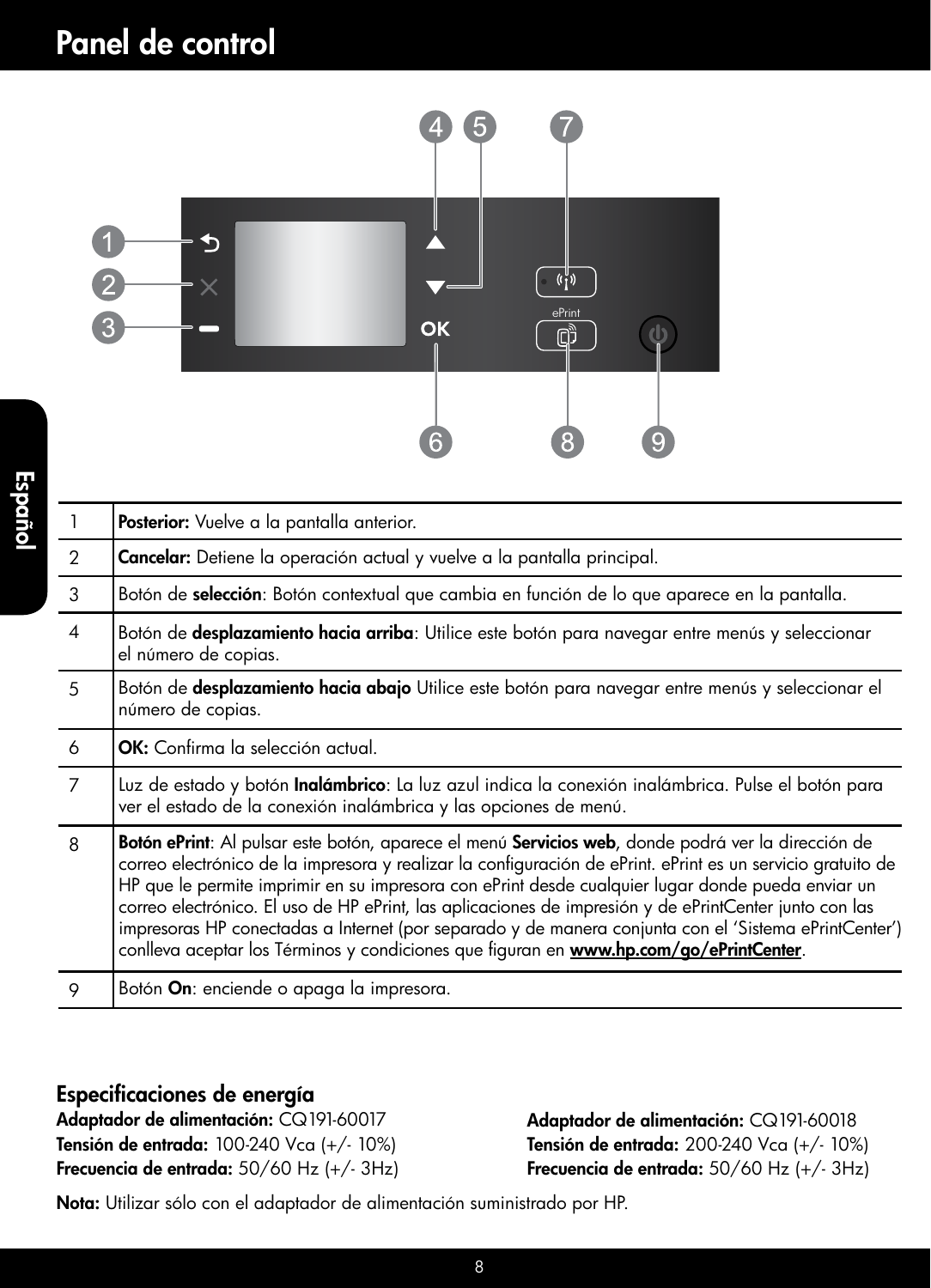## Windows **Mac**

### Si no puede imprimir:

- 1. Si su impresora está conectada al ordenador directamente mediante un cable USB, asegúrese de que las conexiones están bien hechas.
- 2. Compruebe que la impresora esté encendida. Se encenderá la luz verde del botón Encender.

#### Compruebe que la impresora esté definida como dispositivo de impresión predeterminado:

- 1. Windows 7®: Desde el menú Inicio de Windows, haga clic en Dispositivos e impresoras.
- 2. Windows Vista®: En la barra de tareas de Windows, haga clic en Inicio, después en Panel de control y a continuación haga clic en Impresora.
- 3. Windows XP®: En la barra de tareas de Windows, haga clic en Inicio, después en Panel de control y a continuación haga clic en Impresoras y faxes.

Compruebe que junto a la impresora hay una marca de verificación dentro de un círculo negro. Si la impresora no está seleccionada como predeterminada, haga clic con el botón derecho en el icono de la impresora y elija Establecer como impresora predeterminada en el menú. Si su impresora está conectada directamente al equipo con un cable USB y falla la instalación del software:

- 1. Extraiga el CD de la unidad de CD/DVD del equipo y, a continuación, desconecte el cable USB del ordenador.
- 2. Reinicie el equipo.
- 3. Inserte el CD del software de la impresora en la unidad de CD/DVD del equipo y siga las instrucciones en pantalla para instalar el software de la impresora. No conecte el cable USB hasta que se le indique.
- 4. Una vez haya acabado la instalación, reinicie el equipo.

Windows XP y Windows Vista son marcas comerciales registradas en EE.UU. de Microsoft Corporation. Windows 7 es una marca comercial o una marca comercial registrada de Microsoft Corporation en EE.UU. y en otros países.

#### Si no puede imprimir:

- 1. Si su impresora está conectada al ordenador mediante un cable USB, asegúrese de que las conexiones están bien hechas.
- 2. Compruebe que la impresora esté encendida. Se encenderá la luz verde del botón Encender.

#### Compruebe la cola de impresión:

- 1. En Preferencias del sistema, pulse:
	- **Impresoras y faxes** (Mac OS  $X$  v10.6).
	- **Imprimir y escanear** (Mac  $OS X v 10.7$ ).
- 2. Haga clic en el botón Abrir la cola de impresión.
- 3. Haga clic sobre un trabajo de impresión para seleccionarlo.
- 4. Utilice los botones siguientes para administrar el trabajo de impresión:
	- Eliminar: cancela el trabajo de impresión seleccionado.
	- Reanudar: continúa un trabajo de impresión que se ha detenido.
- 5. Si ha hecho algún cambio, intente volver a imprimir.

#### Reinicio:

- 1. Reinicie el equipo.
- 2. Restablezca la impresora.
	- a. Apague la impresora y desconecte el cable de alimentación.
	- b. Espere un minuto, vuelva a enchufar el cable y encienda la impresora.

#### Si sigue sin poder desinstalar y volver a instalar el software:

Nota: El programa de desinstalación elimina los componentes del software HP específicos del dispositivo. No elimina los componentes compartidos con otros productos o programas.

#### Para desinstalar el software:

- 1. Desconecte el producto HP del equipo.
- 2. Abra Aplicaciones: carpeta Hewlett-Packard.
- 3. Haga doble clic en Programa de desinstalación de HP. Siga las instrucciones que aparecen en la pantalla.

#### Para instalar el software:

- 1. Conecte el cable USB.
- 2. Inserte el CD/DVD del software HP en la unidad de CD-ROM del equipo.
- 3. En el escritorio, abra el CD y haga doble clic en HP Installer.
- 4. Siga las instrucciones de la pantalla y las instrucciones de instalación suministradas con el producto HP.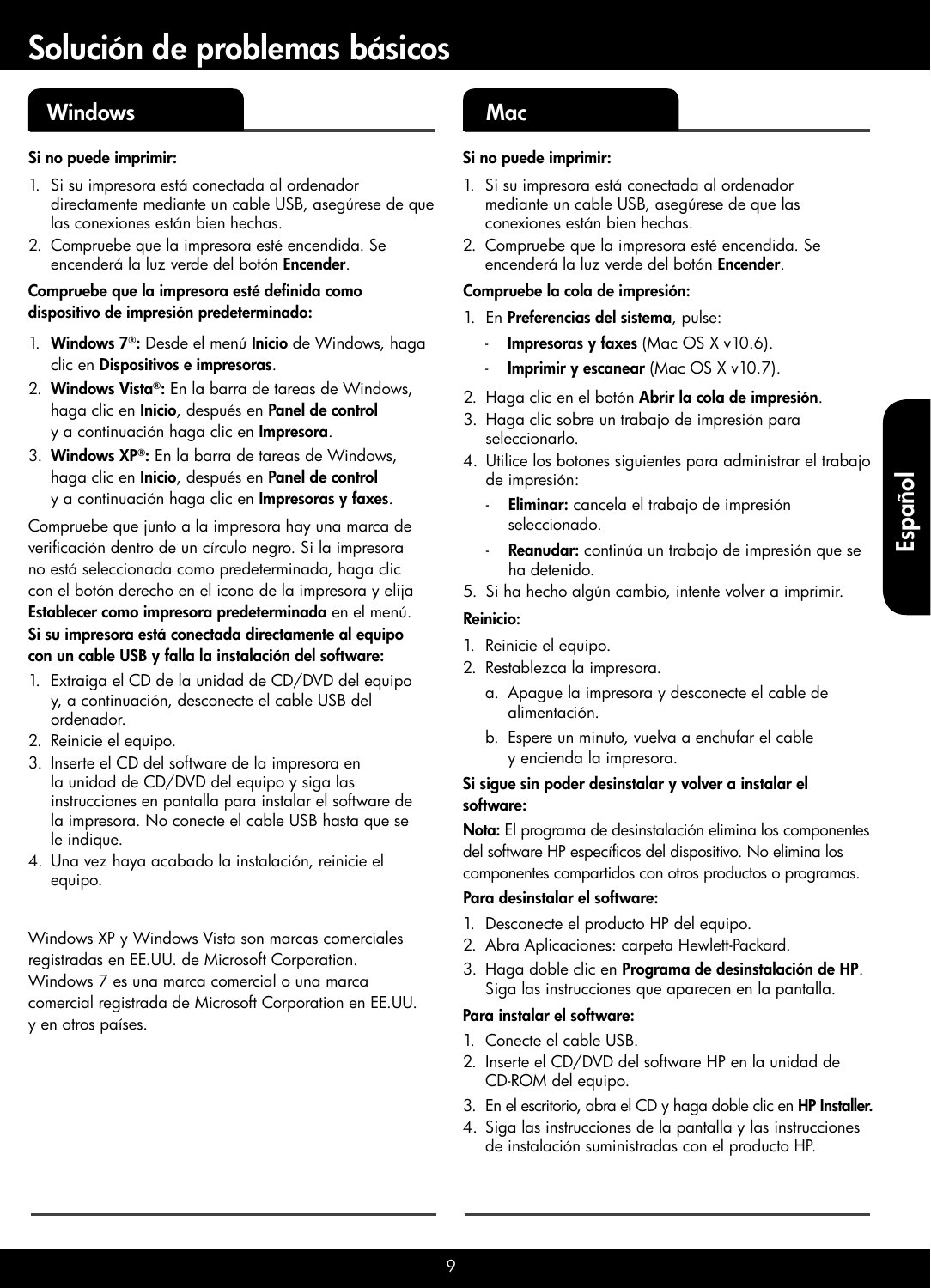## Obtenga información sobre la impresión inalámbrica

Para obtener la información actualizada más completa sobre la impresión inalámbrica, visite el Centro de impresión inalámbrica de HP en [www.hp.com/go/wirelessprinting](http://www.hp.com/go/wirelessprinting).

## Cambiar de una conexión USB a una conexión inalámbrica

Si la primera instalación de la impresora es con una conexión USB, podrá cambiar más adelante a una conexión de red inalámbrica. Para cambiar la conexión, realice los siguientes pasos:

## Windows **Mac**

- 1. Desde el menú de inicio del ordenador, seleccione Todos los programas o Programas y, a continuación, seleccione HP.
- 2. Seleccione HP Deskjet 3520 series.
- 3. Seleccione Configuración de impresora y software.
- 4. Seleccione Convertir una impresora conectada USB a inalámbrica. Siga las instrucciones que aparecen en la pantalla.

## Comparta la impresora con otros equipos

Utilice el Asistente de configuración HP en utilidades de Aplicaciones/Hewlett-Packard/Dispositivo, para cambiar la conexión de software a inalámbrica para esta impresora.

Puede compartir la impresora HP Deskjet con otros equipos que también estén conectados a su red doméstica. Si la impresora ya está conectada a su red doméstica y está instalada en un ordenador de esa red, por cada ordenador adicional sólo tendrá que instalar el software de la impresora HP. Durante la instalación del software, seleccione la conexión Inalámbrica (Red/Ethernet) cuando se le pida y siga las instrucciones que aparezcan en pantalla.

## Conexión inalámbrica de la impresora sin router

HP Wireless Direct le permite imprimir directamente en su impresora sin cable, sin necesidad de un router inalámbrico, desde dispositivos Wi-Fi (por ejemplo: ordenadores o teléfonos inteligentes). Para usar Wireless Direct, necesitará:

- 1. Activar Wireless Direct desde el panel de control y obtener el nombre y contraseña de Wireless Direct si ha activado la seguridad en Wireless Direct:
	- a. Desde la pantalla inicial de su impresora, pulse el botón **Inalámbrico** y seguidamente seleccione **Configuración**.
	- b. Si la pantalla muestra que Wireless Direct está Desactivado, seleccione Wireless Direct y, a continuación, seleccione Activado (sin seguridad) o Activado (con seguridad).

Nota: Si activa la seguridad, solo los usuarios con contraseña podrán conectarse con esta impresora de manera inalámbrica. Si desactiva la seguridad, cualquiera con un dispositivo Wi-Fi dentro del radio de alcance Wi-Fi de la impresora podrá conectarse a la impresora.

- c. Seleccione Mostrar nombre para visualizar el nombre de Wireless Direct.
- d. Seleccione Mostrar contraseña para visualizar la contraseña de Wireless Direct si ha activado la seguridad en Wireless Direct.
- 2. En el ordenador inalámbrico o dispositivo móvil, active la función inalámbrica, busque el nombre de Wireless Direct y establezca conexión con él, por ejemplo: HP-Print-XX-Deskjet 3520 series. Si ha activado la seguridad en Wireless Direct, introduzca la contraseña de Wireless Direct cuando se le pida. Imprima seguidamente de forma normal desde el ordenador o dispositivo móvil.

### Nota:

- La conexión de Wireless Direct no proporciona acceso a Internet.
- Para usar Wireless Direct desde un equipo, el software de la impresora debe estar instalado en él.
- La conexión con Wireless Direct está disponible aunque la impresora también esté conectada a una red doméstica inalámbrica.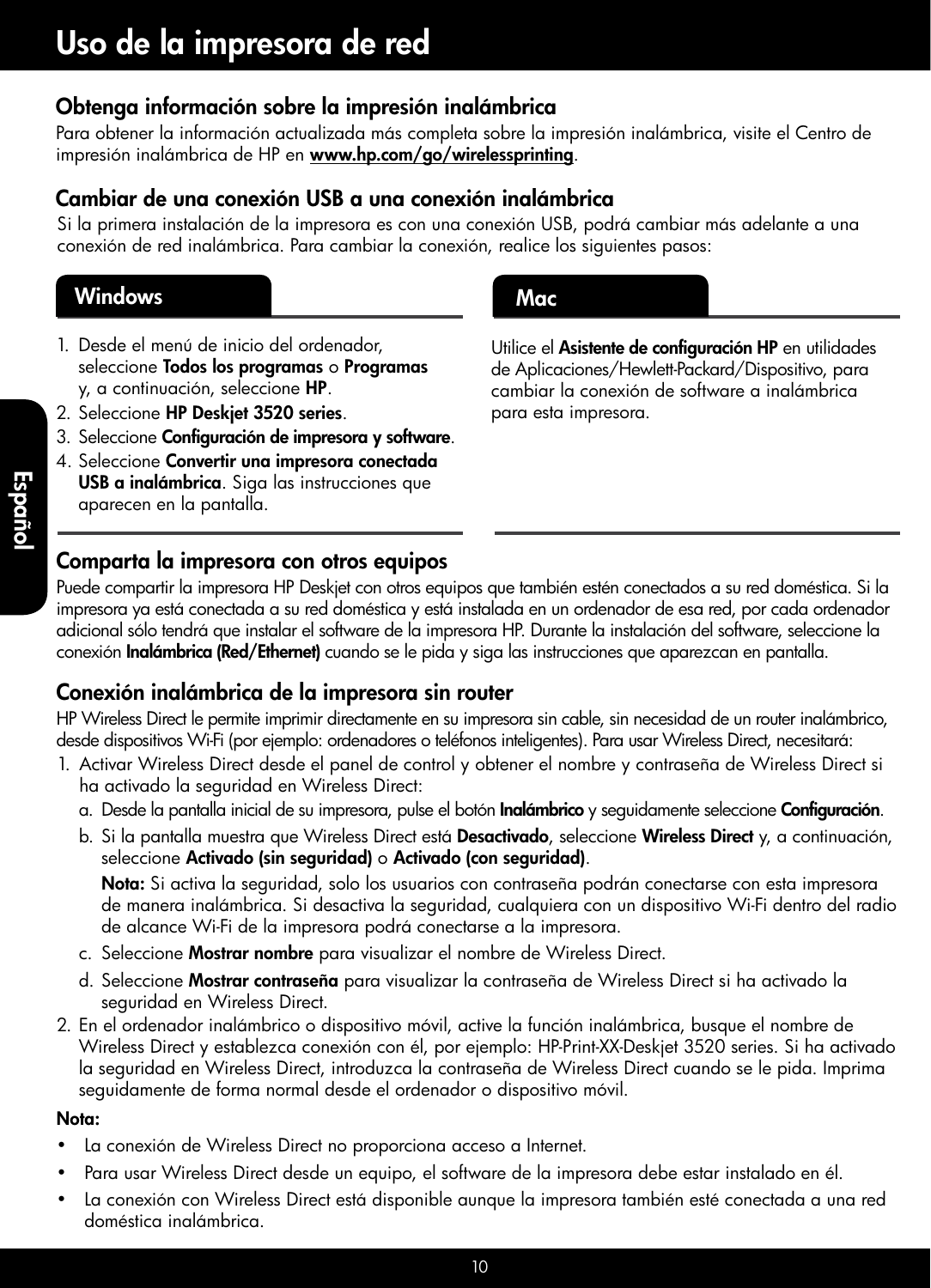## Si no puede conectar la impresora a la red inalámbrica...

- Obtenga ayuda del Centro de impresión inalámbrica: El Centro de impresión inalámbrica HP ([www.hp.com/go/wirelessprinting](http://www.hp.com/go/wirelessprinting)) contiene una guía de referencia en línea para configurar una red doméstica e impresoras HP inalámbricas. En esta página encontrará información que le ayudará a preparar su red inalámbrica, configurar o reconfigurar su impresora, además de solución de problemas de configuración (incluido el uso de la Utilidad de diagnóstico de red en Windows).
- Confirme que su impresora tiene activada la función Inalámbrico. Desde el panel de control de la impresora, pulse el botón Inalámbrico, si muestra Inalámbrico desactivado, pulse Activar.
- Compruebe que la impresora está correctamente conectada a la red. Para hacer esto:
	- 1. Desde el panel de control de la impresora, pulse el botón **Conex. inalámbrica**.
	- 2. Seleccione Configuración para acceder al menú Configuración inalámbrica.
	- 3. Seleccione Imprimir informe y, a continuación, Informe de diagnóstico.
	- 4. El informe de Comprobación de la red inalámbrica se imprime automáticamente.
		- Compruebe la parte superior del informe para ver si algo ha fallado durante la comprobación.
		- Consulte el Resultado del diagnóstico de todas las comprobaciones realizadas y si la impresora lo ha pasado o no.
		- En **Configuración actual**, averigüe el Nombre de red (SSID) al que está conectada actualmente su impresora. Compruebe que la impresora está conectada a la misma red que su equipo.

Nota: El ordenador puede estar conectado a una red privada virtual (VPN). Desactive temporalmente la VPN antes de continuar con la instalación. La conexión a una VPN es una conexión a una red distinta; Debe desconectar de la VPN para acceder a la impresora a través de la red doméstica.

El software de seguridad puede estar provocando problemas. El software de seguridad instalado en su ordenador está diseñado para proteger su ordenador de amenazas externas a su su red doméstica. Un paquete de programas de seguridad puede contener varios tipos de programas, como antivirus, software antiespía, servidor de seguridad y aplicaciones de protección infantil. Los servidores de seguridad pueden bloquear la comunicación entre los aparatos conectados a la red doméstica y provocar problemas al usar dispositivos como impresoras de red y escáneres. Una solución rápida puede ser desactivar su servidor de seguridad y ver si el problema desaparece.

Los problemas pueden ser:

- No se encuentra la impresora en la red al instalar el software de la impresora.
- De repente, no puede imprimir en la impresora, aunque sí pudo hacerlo el día anterior.
- La impresora muestra que está FUERA DE LINEA en la carpeta impresora y faxes.
- El software muestra el estado de la impresora como "desconectado" aunque la impresora está conectada a la red.
- Si tiene un dispositivo multifuncional con acceso a Internet, algunas características funcionan bien y otras no, como el escáner.

## Consejos para la utilización de un software de seguridad:

- Si su servidor de seguridad tiene un ajuste llamado zona de confianza, defínalo cuando el ordenador esté conectado a su red doméstica.
- Actualice su cortafuegos. Muchos proveedores de software de seguridad lo actualizan con soluciones a los problemas conocidos.
- Si su servidor de seguridad tiene un ajuste que se denomina **no mostrar avisos de alerta**, deberá desactivarlo. Al instalar el software HP y usar la impresora HP, es posible que vea mensajes de alerta de su software de servidor de seguridad. Debe autorizar el uso de cualquier software de HP que provoque una alerta. El mensaje de alerta puede dar opciones para autorizar, permitir o desbloquear. Asimismo, si la alerta tiene una opción recordar esta acción o crear una regla para esto, confirme y selecciónela. Esta es la forma en que el servidor de seguridad puede saber en qué puede confiar.

Si sigue sin poder conectar la impresora a su red, visite el Wireless Printing Center de HP en [www.hp.com/go/wirelessprinting](http://www.hp.com/go/wirelessprinting), y haga clic en Ayuda del cortafuegos, donde podrá encontrar más soluciones.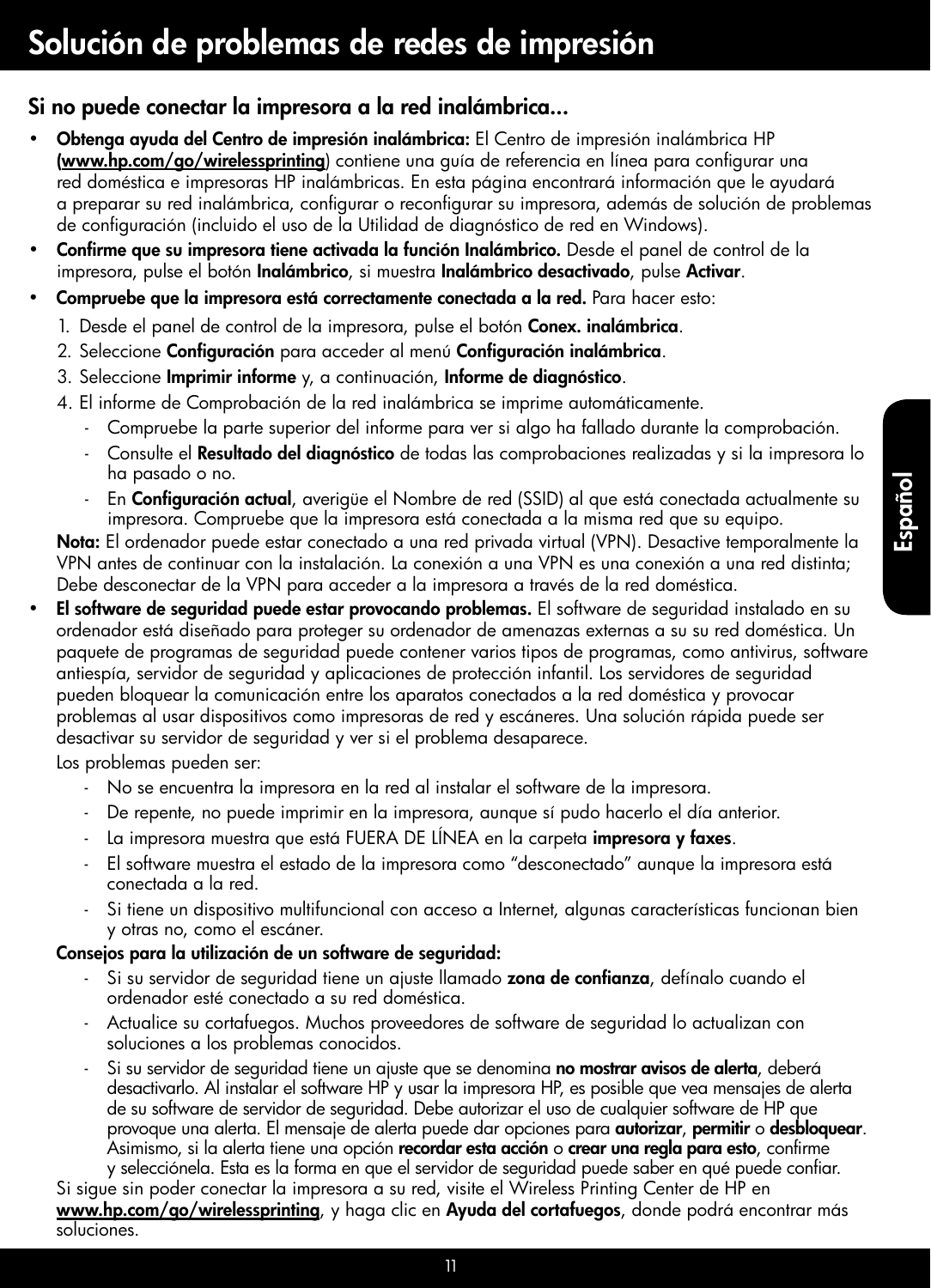| <b>Producto HP</b>                                                                                               | Duración de la garantía limitada                                                                                                                                                                                                                                                                                                                                                                     |
|------------------------------------------------------------------------------------------------------------------|------------------------------------------------------------------------------------------------------------------------------------------------------------------------------------------------------------------------------------------------------------------------------------------------------------------------------------------------------------------------------------------------------|
| Medio de almacenamiento del software                                                                             | 90 días                                                                                                                                                                                                                                                                                                                                                                                              |
| Impresora                                                                                                        | 1 año                                                                                                                                                                                                                                                                                                                                                                                                |
| Cartuchos de tinta o impresión                                                                                   | La garantía es válida hasta que se agote la tinta HP o hasta que<br>se alcance la fecha de "fin de garantía" indicada en el cartucho.<br>cualquiera de los hechos que se produzca en primer lugar. Esta<br>garantía no cubrirá los productos de tinta HP que se hayan<br>rellenado o manipulado, se hayan vuelto a limpiar, se hayan<br>utilizado incorrectamente o se haya alterado su composición. |
| Cabezales de impresión (sólo se aplica a productos con<br>cabezales de impresión que el cliente puede sustituir) | 1 año                                                                                                                                                                                                                                                                                                                                                                                                |
| Accesorios                                                                                                       | 1 año, a no ser que se especifique otro dato                                                                                                                                                                                                                                                                                                                                                         |

A. Alcance de la garantía limitada

- 1. Hewlett-Packard (HP) garantiza al usuario final que el producto de HP especificado no tendrá defectos de materiales ni mano de obra por el periodo anteriormente indicado, cuya duración empieza el día de la compra por parte del cliente.
- 2. Para los productos de software, la garantía limitada de HP se aplica únicamente a la incapacidad del programa para ejecutar las instrucciones. HP no garantiza que el funcionamiento de los productos se interrumpa o no contenga errores.
- 3. La garantía limitada de HP abarca sólo los defectos que se originen como consecuencia del uso normal del producto, y no cubre otros problemas, incluyendo los originados como consecuencia de:
	- a. Mantenimiento o modificación indebidos;
	- b. Software, soportes de impresión, piezas o consumibles que HP no proporcione o no admita;<br>c. Uso que no se ajuste a las especificaciones del producto; Uso que no se ajuste a las especificaciones del producto;
	- d. Modificación o uso incorrecto no autorizados.
- 4. Para los productos de impresoras de HP, el uso de un cartucho que no sea de HP o de un cartucho recargado no afecta ni a la garantía del cliente ni a cualquier otro contrato de asistencia de HP con el cliente. No obstante, si el error o el desperfecto en la impresora se atribuye al uso de un cartucho que no sea de HP, un cartucho recargado o un cartucho de tinta caducado, HP cobrará aparte el tiempo y los materiales de servicio para dicho error o desperfecto.
- 5. Si durante la vigencia de la garantía aplicable, HP recibe un aviso de que cualquier producto presenta un defecto cubierto por la garantía, HP reparará o sustituirá el producto defectuoso como considere conveniente.
- 6. Si HP no logra reparar o sustituir, según corresponda, un producto defectuoso que esté cubierto por la garantía, HP reembolsará al cliente el precio de compra del producto, dentro de un plazo razonable tras recibir la notificación del defecto.
- 7. HP no tendrá obligación alguna de reparar, sustituir o reembolsar el precio del producto defectuoso hasta que el cliente lo haya devuelto a HP.<br>8. Los productos de sustitución pueden ser nuevos o seminuevos, siempre que producto sustituido.
	- 9. Los productos HP podrían incluir piezas, componentes o materiales refabricados equivalentes a los nuevos en cuanto al rendimiento. 10. La Declaración de garantía limitada de HP es válida en cualquier país en que los productos HP cubiertos sean distribuidos por HP. Es<br>posible que existan contratos disponibles para servicios de garantía adicionales, com servicios autorizado por HP, en aquellos países donde HP o un importador autorizado distribuyan el producto.

#### B. Limitaciones de la garantía

HASTA DONDE LO PERMITAN LAS LEYES LOCALES, NI HP NI SUS TERCEROS PROVEEDORES OTORGAN NINGUNA OTRA<br>GARANTÍA O CONDICIÓN DE NINGÚN TIPO, YA SEAN GARANTÍAS O CONDICIONES DE COMERCIABILIDAD EXPRESAS O IMPLÍCITAS, CALIDAD SATISFACTORIA E IDONEIDAD PARA UN FIN DETERMINADO.

#### C. Limitaciones de responsabilidad

- 1. Hasta donde lo permitan las leyes locales, los recursos indicados en esta Declaración de garantía son los únicos y exclusivos recursos de
- los que dispone el cliente. 2. HASTA EL PUNTO PERMITIDO POR LA LEY LOCAL, EXCEPTO PARA LAS OBLIGACIONES EXPUESTAS ESPECÍFICAMENTE EN ESTA DECLARACIÓN DE GARANTIA, EN NINGÚN CASO HP O SUS PROVEEDORES SERÁN RESPONSABLES DE LOS DAÑOS<br>DIRECTOS, INDIRECTOS, ESPECIALES, INCIDENTALES O CONSECUENCIALES, YA ESTÉ BASADO EN CONTRATO, RESPONSABILIDAD EXTRACONTRACTUAL O CUALQUIER OTRA TEORÍA LEGAL, Y AUNQUE SE HAYA AVISADO DE LA POSIBILIDAD DE TALES DAÑOS.

#### D. Legislación local

1. Esta Declaración de garantía confiere derechos legales específicos al cliente. El cliente podría también gozar de otros derechos que<br>varían según el estado (en Estados Unidos), la provincia (en Canadá), o la entidad gub

- modificada para acatar tales leyes locales. Bajo dichas leyes locales, puede que algunas de las declinaciones de responsabilidad y<br>limitaciones estipuladas en esta Declaración de garantía no se apliquen al cliente. Por eje
- como ciertas entidades gubernamentales en el exterior de Estados Unidos (incluidas las provincias de Canadá) pueden:<br>a. Evitar que las renuncias y limitaciones de esta Declaración de garantía limiten los derechos estatut Reino Unido);
	- b. Restringir de otro modo la capacidad de un fabricante de aumentar dichas renuncias o limitaciones; u
	- c. Ofrecer al usuario derechos adicionales de garantía, especificar la duración de las garantías implícitas a las que no puede renunciar el
- fabricante o permitir limitaciones en la duración de las garantías implícitas. 3. LOS TÉRMINOS ENUNCIADOS EN ESTA DECLARACIÓN DE GARANTÍA, SALVO HASTA DONDE LO PERMITA

LA LEY, NO EXCLUYEN, RESTRINGEN NI MODIFICAN LOS DERECHOS ESTATUTARIOS OBLIGATORIOS PERTINENTES A LA<br>VENTA DE PRODUCTOS HP A DICHOS CLIENTES, SINO QUE SON ADICIONALES A LOS MISMOS.

#### **Información sobre la Garantía Limitada del Fabricante HP**

Estimado Cliente:<br>Adjunto puede encontrar el nombre y dirección de las entidades HP que proporcionan la Garantía Limitada de HP (garantía comercial adicional del fabricante) en su país.

Adjunto puede encontar el mombre y dirección de las emidades HP que proporcionan las de las emidades de mombre de las emidades de las emidades de las emidades de las emidades por la falta de conformidad<br>La garantía com el

Unicamente cuando al consumidor y usuario le resulte imposible o le suponga una case sta dirigirse frente al vendedor por la falta de conformidad con el contrato podrá<br>reclamar directamente al productor con el fin de obten

**España:** Hewlett-Packard Española S.L. C/ Vicente Aleixandre 1 Parque Empresarial Madrid - Las Rozas 28232 Las Rozas Madrid

#### **Información Válida para México**

La presenta grantia cubre inicamente aquelos defectos que surgios en conservante de la producto y no provide co<br>Cuando el producto se hubiese utilizado en condiciones distintas alsa nomales cuando el producto de uso que se producto al lugar donde se aplicará la garantía, serán cubiertos por el cliente.

Procedimiento:<br>Para hacer válida su garantía solo se deberá comunicar al Centro de Asistencia Telefónica de HP (Teléfonos: 1800-88-8588 o para la Ciudad de Mexico 55-5258-9922) y seguir las instrucciones

de un representante, quién le indicará el procedimiento a seguir.<br>Importador y venta de partes, componentes, refacciones, consumibles y accesorios:<br>Hewiett-Packard de México. S. de R.L. de C.V.<br>Peiologación Reforma No. 70<br> Modelo:\_\_\_\_\_\_\_\_\_\_\_\_\_\_\_\_\_\_\_\_\_\_\_\_\_\_\_\_\_\_\_\_\_\_\_\_\_\_\_\_\_\_\_\_\_\_

Marca:\_\_\_\_\_\_\_\_\_\_\_\_\_\_\_\_\_\_\_\_\_\_\_\_\_\_\_\_\_\_\_\_\_\_\_\_\_\_\_\_\_\_\_\_\_\_\_ Fecha de Compra:\_\_\_\_\_\_\_\_\_\_\_\_\_\_\_\_\_\_\_\_\_\_\_\_\_\_\_\_\_\_\_\_\_\_\_\_\_\_\_\_\_\_ Sello del establecimiento donde fue adquirido: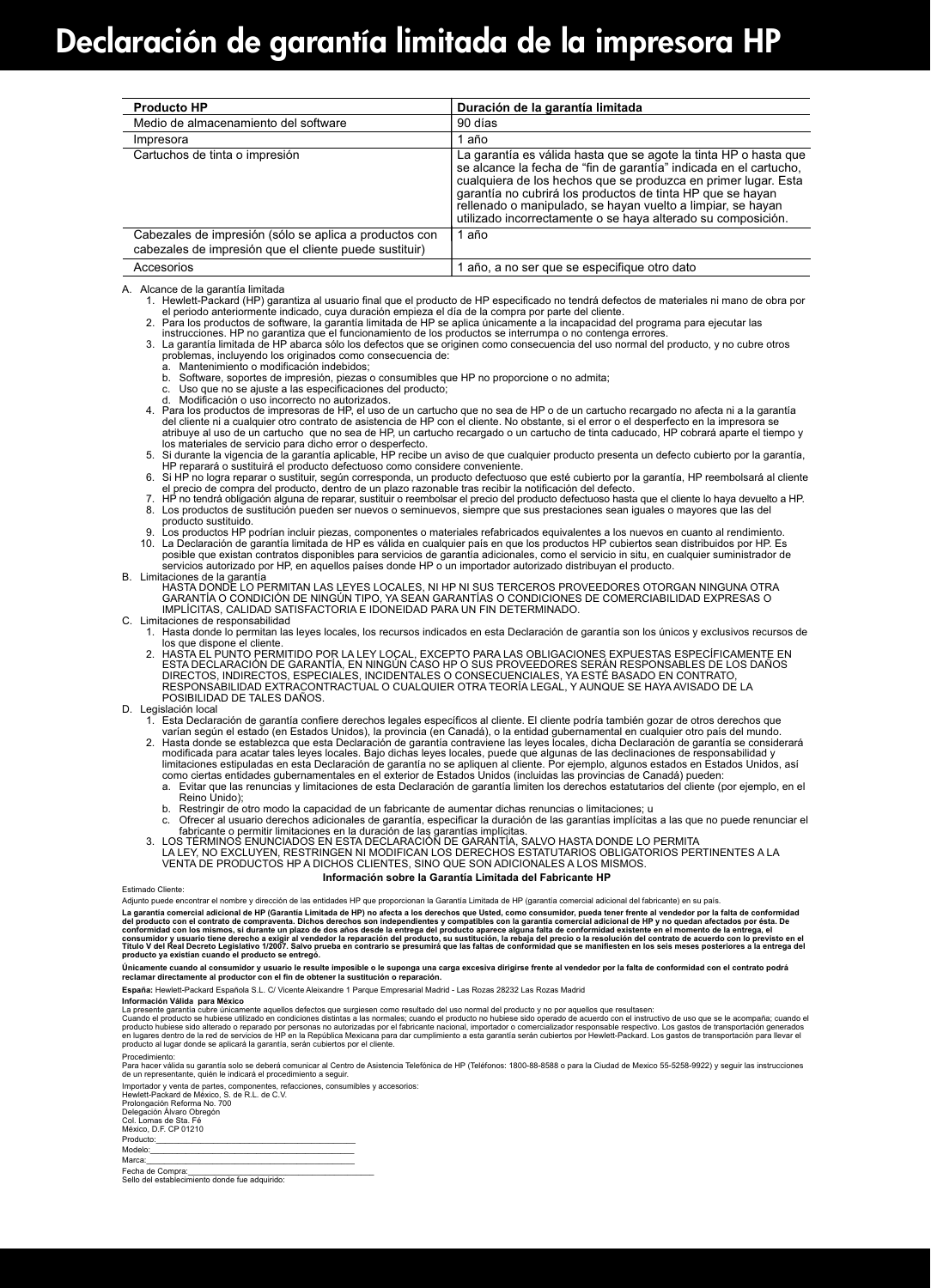

# DESKJET SERIE 3520 eTOUT-EN-UN

## Remarque

Le CD vous guidera au cours de l'insertion des cartouches, du chargement du papier, de l'alignement des cartouches et des autres étapes d'installation.

## Aide électronique

L'installation de l'aide en ligne a lieu automatiquement en même temps que celle du logiciel d'imprimante. L'aide électronique inclut des instructions sur les fonctionnalités et le dépannage du produit avec des liens supplémentaires pour le contenu en ligne. Elle décrit également les caractéristiques du produit, des notices légales, ainsi que des informations d'ordre environnemental, réglementaire et d'assistance.

Windows : Après l'installation du logiciel, cliquez sur Démarrer > Tous les programmes > HP > HP Deskjet série 3520 > Aide. Mac : Au cours de l'installation du logiciel, sélectionnez Logiciel recommandé HP sur l'écran Options d'installation pour installer l'Aide.

- Mac OS X v10.6 : Après avoir installé le logiciel, sélectionnez Aide Mac dans l'Aide. Dans l'Afficheur d'aide, cliquez sur le bouton Accueil en maintenant la sélection, puis sélectionnez l'aide relative à votre périphérique.
- Mac OS X v10.7 : Après avoir installé le logiciel, sélectionnez Centre d'aide dans l'Aide, cliquez sur Aide pour toutes vos applications, puis sélectionnez l'Aide pour votre périphérique.

Pour trouver les notices réglementaires de l'Union Européenne et les informations sur la conformité,



reportez-vous à l'aide électronique, cliquez sur Annexe > Informations techniques > Notices réglementaires > Notice réglementaire de l'Union Européenne ou cliquez sur Informations techniques > Notices réglementaires > Notice réglementaire de l'Union Européenne. La déclaration de conformité pour ce produit est disponible à l'adresse Web suivante : [www.hp.eu/certificates](http://www.hp.eu/certificates).

Fichier Lisez-moi

Le fichier Lisez-moi contient des informations permettant de contacter l'assistance HP et décrit la configuration requise pour le système d'exploitation, ainsi que les mises à jour les plus récentes des informations sur votre produit.

Windows : Insérez le CD du logiciel. Sur le CD du logiciel, localisez le fichier ReadMe.chm. Double-cliquez sur le fichier ReadMe.chm pour ouvrir puis sélectionner le fichier ReadMe.chm dans votre langue.

Mac : Insérez le CD du logiciel, puis double-cliquez sur le dossier « Lisez-moi » situé à la racine du CD.

### Aucun lecteur de CD/DVD ?

Sur les ordinateurs non équipés d'un lecteur de CD/DVD, visitez le site **[www.hp.com/support](http://www.hp.com/support)** pour télécharger et installer le logiciel.

### Enregistrez votre imprimante

Pour obtenir un service plus rapide et des alertes d'assistance, enregistrez-vous sur le site [www.register.hp.com](http://www.register.hp.com).

## Utilisation de l'encre

L'encre contenue dans les cartouches est utilisée de différentes manières au cours du processus d'impression, y compris lors de l'initialisation, qui prépare le périphérique et les cartouches en vue de l'impression, ou encore lors de l'entretien des têtes d'impression, qui permet de nettoyer les buses et de s'assurer que l'encre s'écoule en douceur. En outre, une certaine quantité d'encre demeure dans la cartouche après utilisation. Pour plus d'informations, voir [www.hp.com/go/inkusage](http://www.hp.com/go/inkusage).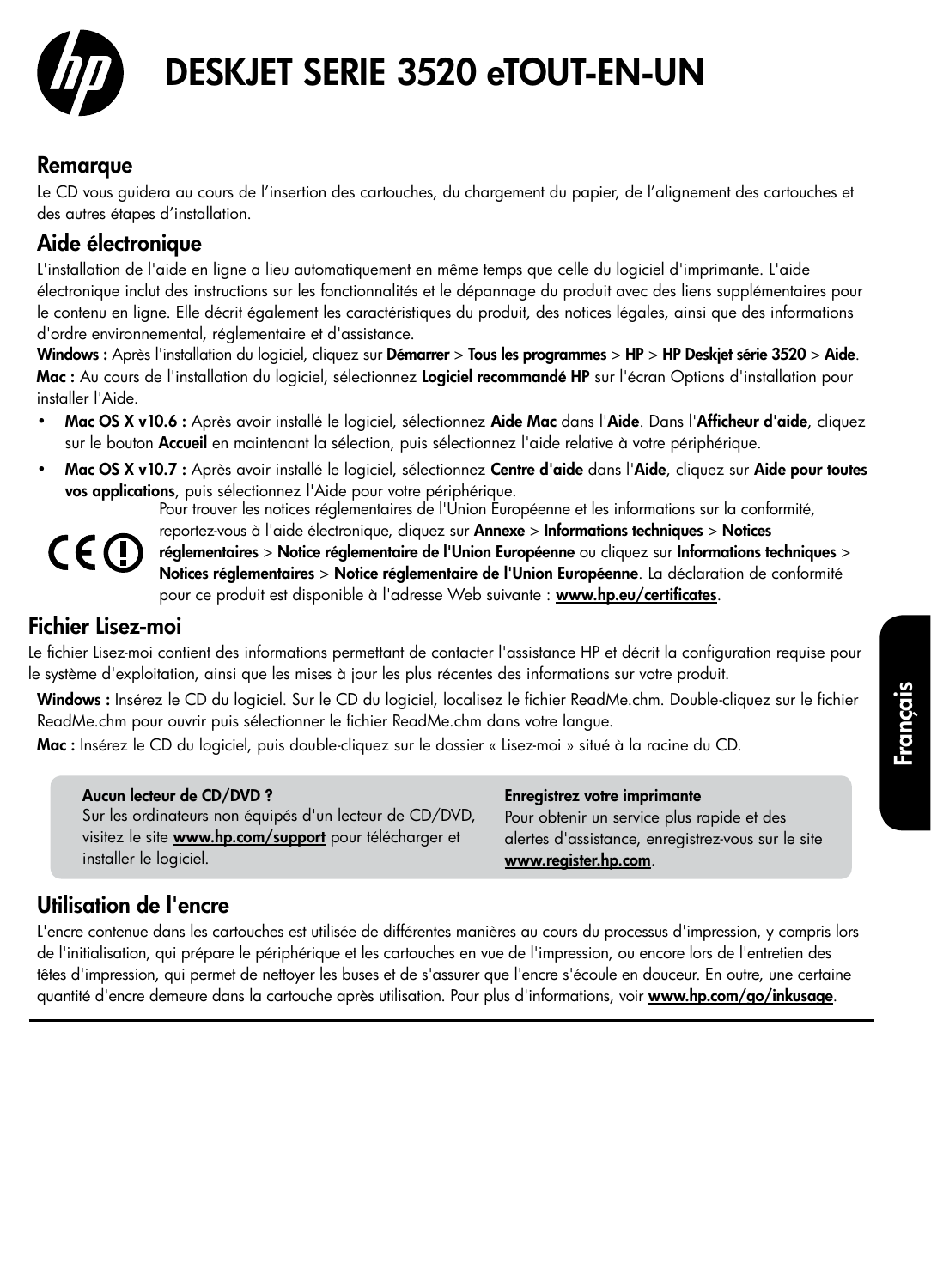# Panneau de commande



|                | Retour : Retourne à l'écran précédent.                                                                                                                                                                                                                                                                                                                                                                                                                                                                                                                                                                                                                    |  |
|----------------|-----------------------------------------------------------------------------------------------------------------------------------------------------------------------------------------------------------------------------------------------------------------------------------------------------------------------------------------------------------------------------------------------------------------------------------------------------------------------------------------------------------------------------------------------------------------------------------------------------------------------------------------------------------|--|
| $\mathcal{P}$  | Annuler : Interrompt l'opération en cours et revient à l'écran d'accueil.                                                                                                                                                                                                                                                                                                                                                                                                                                                                                                                                                                                 |  |
| 3              | Bouton Sélection : Le bouton contextuel se modifie en fonction de ce qui est affiché à l'écran.                                                                                                                                                                                                                                                                                                                                                                                                                                                                                                                                                           |  |
| $\overline{4}$ | Bouton Haut : Utilisez ce bouton pour parcourir les menus et sélectionner le nombre de copies.                                                                                                                                                                                                                                                                                                                                                                                                                                                                                                                                                            |  |
| 5              | Bouton Bas : Utilisez ce bouton pour parcourir les menus et sélectionner le nombre de copies.                                                                                                                                                                                                                                                                                                                                                                                                                                                                                                                                                             |  |
| 6              | <b>OK</b> : Confirme la sélection actuelle.                                                                                                                                                                                                                                                                                                                                                                                                                                                                                                                                                                                                               |  |
| 7              | Bouton et voyant d'état Sans fil : Un voyant bleu indique une connexion sans fil. Appuyez sur le<br>bouton pour afficher l'état liaison sans fil et les options de menu.                                                                                                                                                                                                                                                                                                                                                                                                                                                                                  |  |
| 8              | Bouton ePrint : Appuyer sur le bouton permet d'afficher le menu Services Web où vous pouvez<br>afficher l'adresse électronique de l'imprimante et effectuer la configuration ePrint. ePrint est un<br>service gratuit de HP qui vous permet d'imprimer sur votre périphérique ePrint depuis n'importe quel<br>lieu où vous envoyez un message électronique. L'utilisation d'ePrint, des applications d'impression et<br>d'ePrintCenter avec des imprimantes HP connectées au Web (désigné séparément et collectivement<br>par « système ePrintCenter ») signifie que vous en acceptez les termes et conditions définis sur<br>www.hp.com/go/ePrintCenter. |  |
| 9              | Bouton Marche/Arrêt : Permet d'allumer ou d'éteindre l'imprimante.                                                                                                                                                                                                                                                                                                                                                                                                                                                                                                                                                                                        |  |

## Caractéristiques électriques

Français

Adaptateur de tension : CQ191-60017 Tension d'entrée : 100-240 Vac (+/- 10 %) Fréquence d'entrée : 50/60 Hz (+/- 3 Hz) Adaptateur de tension : CQ191-60018 Tension d'entrée : 200-240 Vac (+/- 10 %) Fréquence d'entrée : 50/60 Hz (+/- 3 Hz)

Remarque : Utilisez uniquement l'adaptateur secteur fourni par HP.

14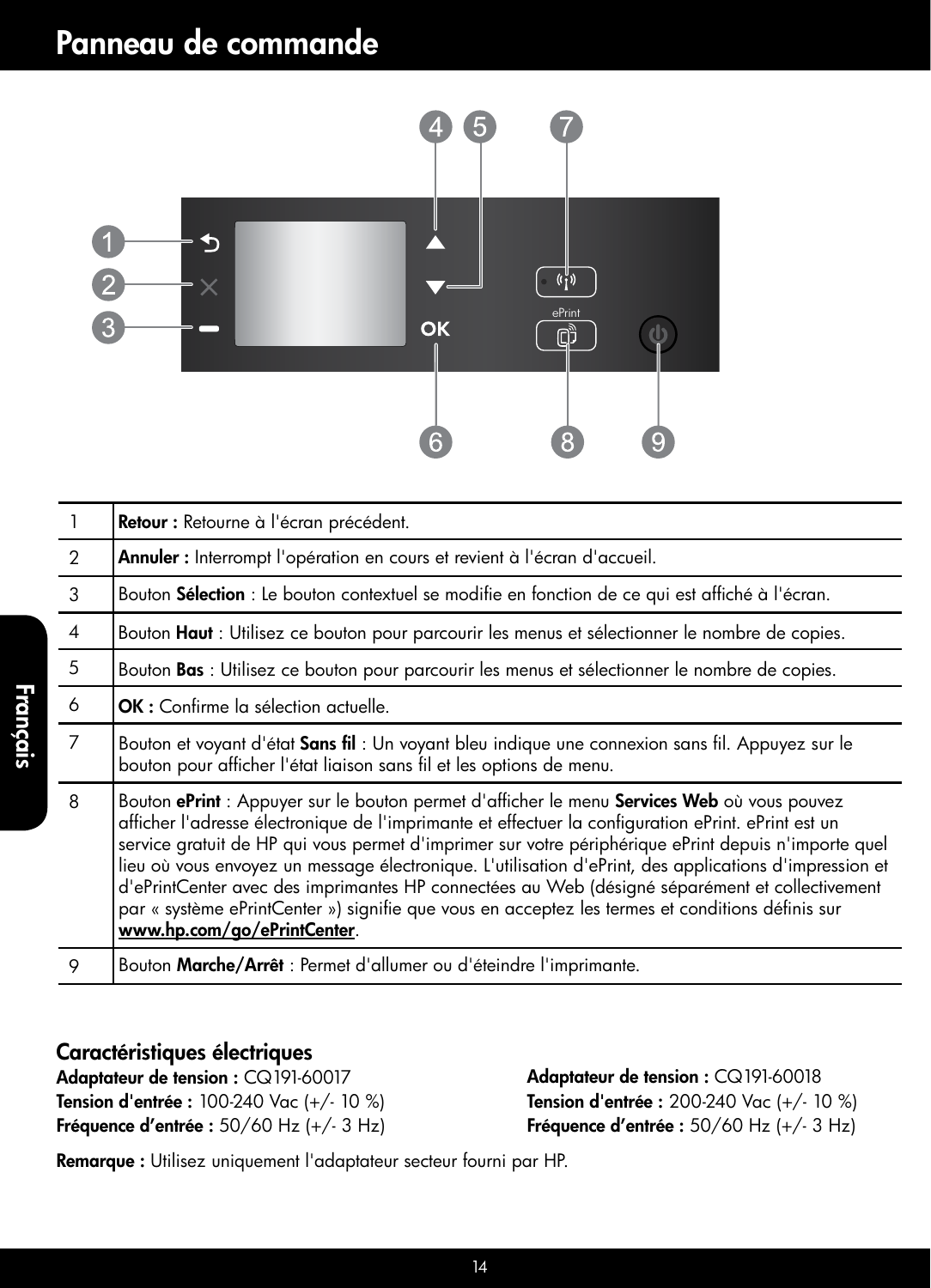## Windows **Mac**

#### Si vous ne parvenez pas à imprimer :

- 1. Si votre imprimante est reliée directement à votre ordinateur par un câble USB, veillez à ce que les connexions soient sécurisées.
- 2. Assurez-vous que l'imprimante est sous tension. Le bouton Marche/arrêt s'allume en vert.

#### Assurez-vous que l'imprimante est définie en tant que périphérique d'impression par défaut:

- 1. Windows 7® : Dans le menu Démarrer de Windows, cliquez sur Périphériques et imprimantes.
- 2. Windows Vista® : Dans la barre des tâches de Windows, cliquez sur Démarrer, sélectionnez Panneau de configuration, puis Imprimantes.
- 3. Windows XP® : Dans la barre des tâches de Windows, cliquez sur Démarrer, Panneau de configuration, puis Imprimantes et télécopieurs.

Assurez-vous que le cercle jouxtant le nom de votre imprimante comporte une marque de sélection. Si votre imprimante n'est pas sélectionnée en tant qu'imprimante par défaut, cliquez avec le bouton droit sur l'icône de l'imprimante et sélectionnez Définir comme imprimante par défaut dans le menu.

#### Si votre imprimante est reliée directement à votre ordinateur via un câble USB et que l'installation du logiciel échoue :

- 1. Retirez le CD de l'unité de CD/DVD de votre ordinateur, puis débranchez le câble USB de l'ordinateur.
- 2. Redémarrez l'ordinateur.
- 3. Insérez le CD du logiciel d'impression dans le lecteur de CD/DVD, puis suivez les instructions à l'écran pour installer le logiciel d'impression. Ne branchez le câble USB que lorsque vous y êtes invité.
- 4. Une fois l'installation terminée, redémarrez l'ordinateur.

Windows XP et Windows Vista sont des marques déposées de Microsoft Corporation aux États-Unis. Windows 7 est une marque ou une marque déposée de Microsoft Corporation aux États-Unis et/ou dans d'autres pays.

#### Si vous ne parvenez pas à imprimer :

- 1. Si votre imprimante est reliée à votre ordinateur par un câble USB, veillez à ce que les connexions soient sécurisées.
- 2. Assurez-vous que l'imprimante est sous tension. Le bouton Marche/arrêt s'allume en vert.

#### Contrôlez votre file d'attente d'impression :

- 1. Dans Préférences système, cliquez sur :
	- Imprimer et télécopier (Mac OS X v10.6).
	- Imprimer et numériser (Mac OS X v10.7).
- 2. Cliquez sur le bouton Ouvrir la file d'attente d'impression.
- 3. Cliquez sur une tâche d'impression pour la sélectionner.
- 4. Utilisez les boutons de contrôle de l'impression ci-après.
	- Supprimer : annule la tâche d'impression sélectionnée.
	- Reprise : reprend la tâche d'impression mise en attente.
- 5. Si vous avez effectué des modifications, lancez une nouvelle impression.

#### Redémarrez et réinitialisez :

- 1. Redémarrez l'ordinateur.
- 2. Réinitialisez l'imprimante.
	- a. Mettez l'imprimante hors tension, puis débranchez le cordon d'alimentation.
	- b. Patientez environ une minute avant de le reconnecter. Mettez sous tension l'imprimante.

#### Si vous ne parvenez toujours pas à installer et réinstaller le logiciel :

Remarque : Tous les composants logiciels HP propres au périphérique sont supprimés par le programme de désinstallation. Le programme de désinstallation ne supprime pas les composants partagés par d'autres produits ou d'autres programmes.

#### Pour désinstaller le logiciel :

- 1. Déconnectez le produit HP de votre ordinateur.
- 2. Ouvrez le dossier Applications : Hewlett-Packard.
- 3. Double-cliquez sur Programme de désinstallation HP. Suivez les instructions à l'écran.

#### Pour installer le logiciel :

- 1. Branchez le câble USB.
- 2. Insérez le CD/DVD du logiciel HP dans l'unité de CD-ROM de votre ordinateur.
- 3. Sur le bureau, ouvrez le CD, puis double-cliquez sur HP Installer.
- 4. Suivez les instructions affichées à l'écran, ainsi que celles de la documentation imprimée fournie avec votre produit HP.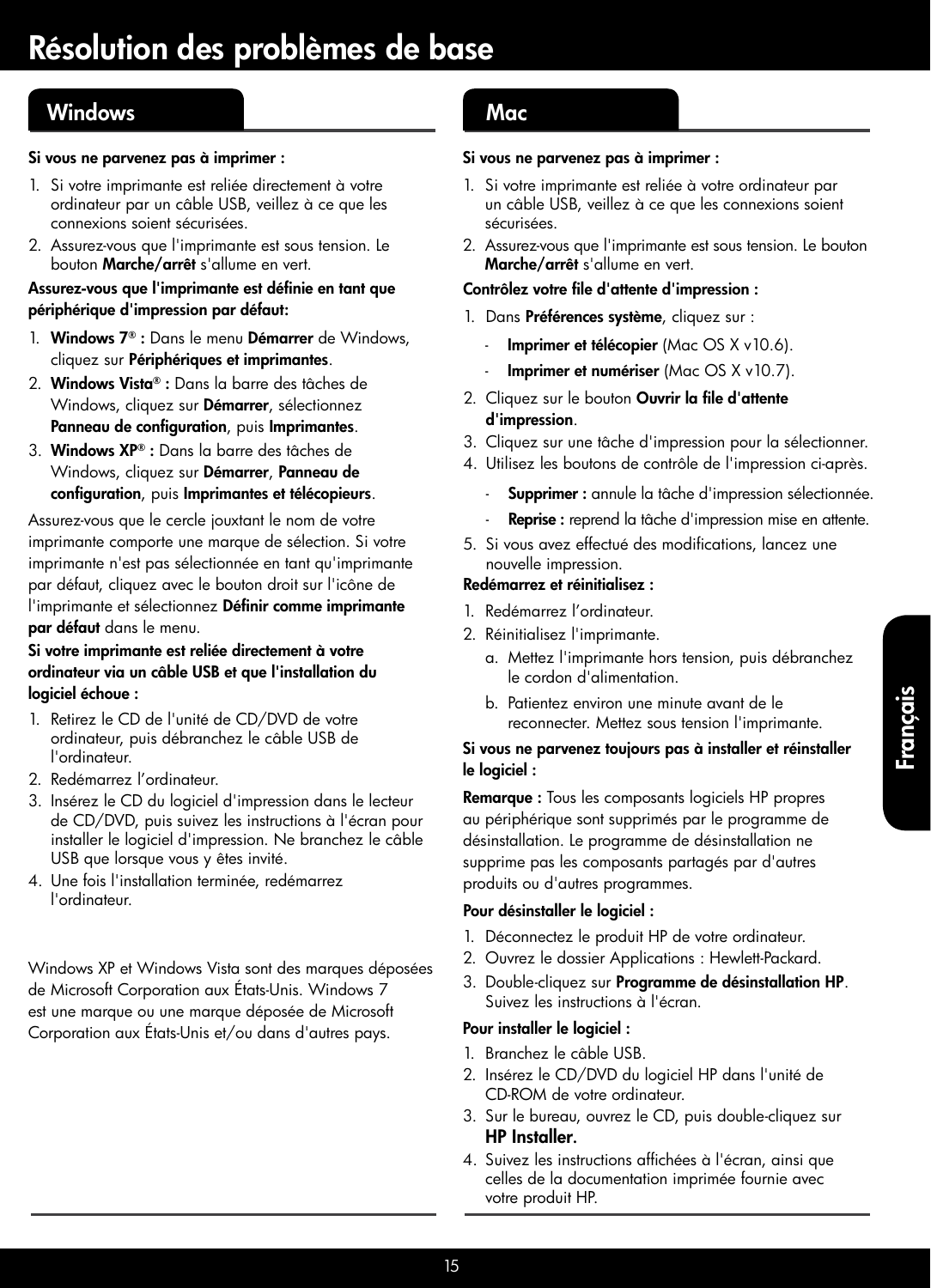## Pour en savoir davantage à propos de l'impression sans fil

Pour obtenir les informations mises à jour les plus complètes sur l'impression sans fil, visitez le site Web HP Wireless Printing Center [www.hp.com/go/wirelessprinting](http://www.hp.com/go/wirelessprinting).

## Passer d'une connexion USB à une connexion sans fil

Si vous commencez par installer l'imprimante avec une connexion USB, vous pourrez passer ultérieurement à une connexion réseau sans fil. Pour modifier la connexion, procédez comme suit :

## Windows **Mac**

- 1. Dans le menu Démarrer de l'ordinateur, sélectionnez Tous les programmes ou Programmes, puis sélectionnez HP.
- 2. Sélectionnez HP Deskjet série 3520.
- 3. Sélectionnez Configuration et logiciel d'imprimante.
- 4. Sélectionnez Convertir une imprimante connectée USB en imprimante sans fil. Suivez les instructions à l'écran.

Utilisez Assistant d'installation de HP dans Applications/Hewlett-Packard/Device Utilities pour passer d'une connexion logicielle à une connexion sans fil sur votre imprimante.

## Partager votre imprimante avec d'autres ordinateurs

Vous pouvez partager l'imprimante avec d'autres ordinateurs également connectés à votre réseau domestique. Si l'imprimante est déjà connectée à votre réseau domestique et qu'elle est installée sur un ordinateur réseau, vous ne devez installer que le logiciel de l'imprimante HP pour chaque ordinateur supplémentaire. Au cours de l'installation du logiciel, sélectionnez la connexion Sans fil (réseau/Ethernet) lorsque vous y êtes invité, puis suivez les instructions à l'écran.

## Effectuer une connexion sans fil à l'imprimante sans routeur

HP Sans fil direct vous permet d'imprimer directement sur votre imprimante sans fil, sans routeur sans fil, depuis vos périphériques Wi-Fi (par exemple : ordinateurs ou smartphones). Pour utiliser Sans fil direct, vous devez :

- 1. Activer Sans fil direct dans le panneau de commande et obtenir le nom et le mot de passe Sans fil direct si la sécurité Sans fil direct est activée :
	- a. Dans l'écran d'accueil de votre imprimante, appuyez sur le bouton **Sans fil**, puis sélectionnez **Paramètres**.
	- b. Si l'écran affiche que Sans fil direct est Désactivé, sélectionnez Sans fil direct, puis sélectionnez Activé (pas de sécurité) ou Activé (avec sécurité).

Remarque : Si vous activez la sécurité, uniquement les utilisateurs disposant du mot de passe pourront se connecter à l'imprimante. Si vous désactivez la sécurité, quiconque muni d'un périphérique Wi-Fi avec une portée Wi-Fi pourra se connecter à l'imprimante.

- c. Touchez Nom affiché pour afficher le nom Sans fil direct.
- d. Sélectionnez Afficher le mot de passe pour afficher le mot de passe Sans fil direct si la sécurité Sans fil direct est activée.
- 2. Depuis votre ordinateur sans fil ou de votre périphérique mobile, activez la fonctionnalité sans fil, recherchez et connectez-vous au nom correspondant au sans fil direct comme dans cet exemple : HP-Print-XX-Deskjet 3520 série. Si la sécurité Sans fil direct est activée, entrez le mot de passe Sans fil direct lorsque vous y êtes invité. Puis, imprimez comme vous le faites habituellement à partir de votre ordinateur ou de votre périphérique mobile.

### Remarque :

- La connexion Sans fil direct ne permet pas l'accès à Internet.
- Pour utiliser la fonctionnalité Sans fil direct, l'imprimante doit être connectée à un ordinateur et le logiciel d'impression doit être installé sur l'ordinateur.
- La connexion directe sans fil est disponible même si l'imprimante est également connectée à un réseau domestique sans fil.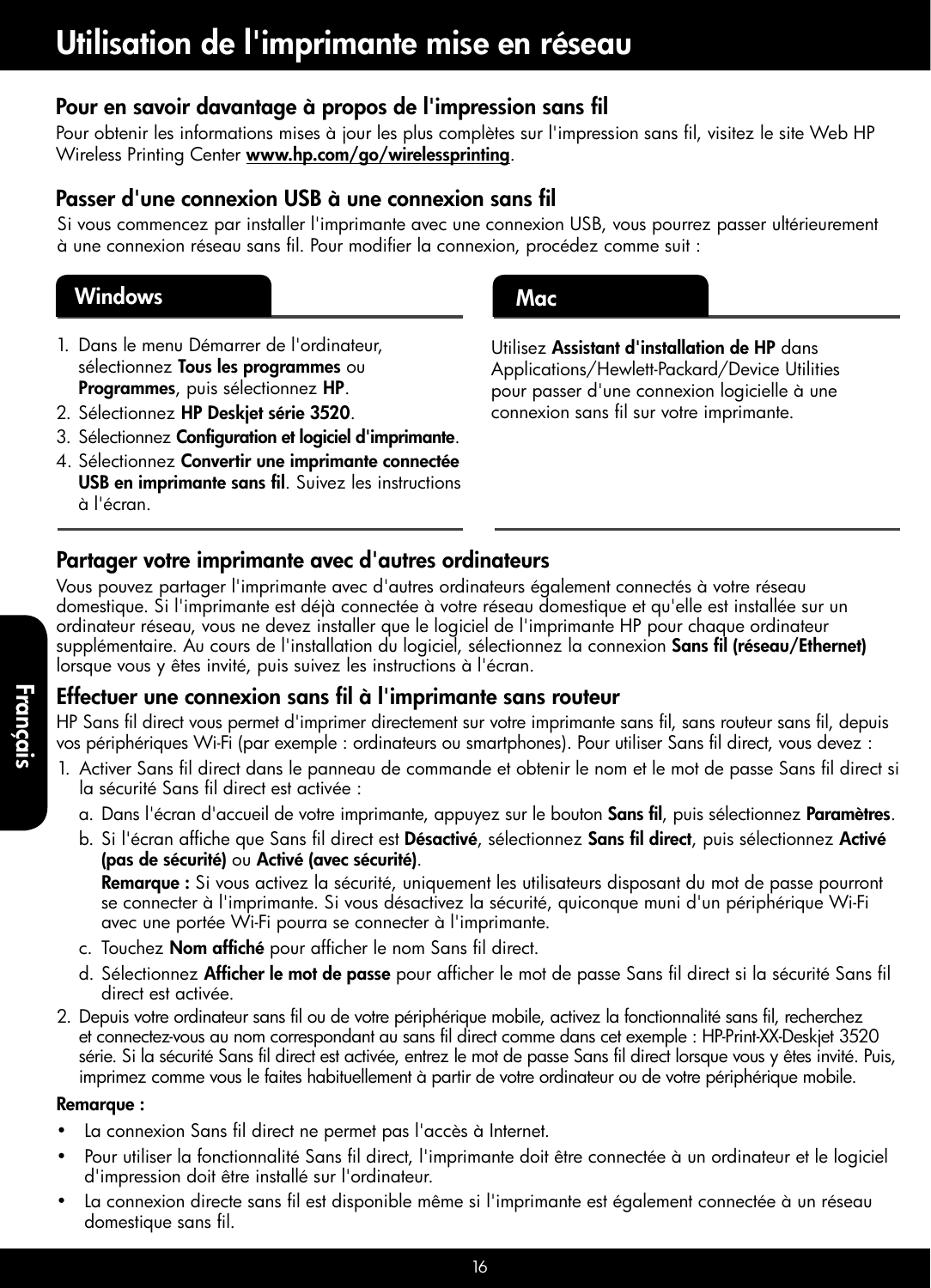## Si vous ne pouvez pas connecter l'imprimante au réseau sans fil…

- Obtenir de l'aide du HP Wireless Printing Center : Le site Web HP Wireless Printing Center ([www.hp.com/go/wirelessprinting](http://www.hp.com/go/wirelessprinting)) est un manuel de référence en ligne vous permettant de configurer votre réseau domestique et votre imprimante HP pour une impression sans fil. Sur ce site Web, vous trouverez les informations qui vous aideront à préparer votre réseau sans fil, à configurer ou à reconfigurer votre imprimante et à dépanner votre installation (y compris l'utilisation de l'Utilitaire de diagnostic réseau sur Windows uniquement).
- Confirmez que la fonctionnalité Sans fil est activée sur votre imprimante. Depuis le panneau de commande de l'imprimante, appuyez sur le bouton Sans fil, si Désac sans fil s'affiche, appuyez sur Activer.
- Vérifiez que votre imprimante est connectée à votre réseau. Pour ce faire :
	- 1. Appuyez sur le bouton Sans fil du panneau de configuration de l'imprimante.
	- 2. Sélectionnez Paramètres pour accéder au menu Paramètres sans fil.
	- 3. Sélectionnez Imprimer rapport, puis sélectionnez Rapp. de test.
	- 4. Le rapport Test sans fil est automatiquement imprimé.
		- Vérifiez le haut du rapport pour voir si quelque chose a échoué lors du test.
		- Voir Résultats de diagnostics pour vérifier si tous les tests ont été effectués et si, oui ou non, votre imprimante les a réussis.
		- Dans la section **Configuration actuelle**, recherchez le nom de réseau (SSID) auquel votre imprimante est actuellement connectée. Vérifiez que l'imprimante est connectée au même réseau que votre ordinateur.

Remarque : Votre ordinateur est peut-être connecté à un réseau privé virtuel (VPN). Désactivez temporairement le VPN avant de poursuivre l'installation. Être connecté à un VPN revient à être sur un autre réseau ; vous devrez être déconnecté du VPN pour accéder à l'imprimante sur le réseau domestique.

Le logiciel de sécurité peut être à l'origine de problèmes. Le logiciel de sécurité installé sur votre ordinateur est conçu pour protéger votre ordinateur contre les menaces extérieures à votre réseau domestique. Une suite logicielle de sécurité peut contenir différents types de logiciel tels qu'un antivirus, un logiciel anti-espion, un pare-feu et des applications de protection des enfants. Les pare-feu peuvent bloquer les communications entre les périphériques connectés au réseau domestique et peuvent être à l'origine de problèmes lorsque vous utilisez des périphériques tels que des scanners et des imprimantes réseau. Une technique de dépannage rapide consiste à désactiver votre pare-feu pour voir si le problème est résolu.

Les problèmes rencontrés sont les suivants :

- L'imprimante est introuvable sur le réseau lors de l'installation du logiciel d'imprimante.
- Soudain, vous ne pouvez plus imprimer même si vous pouviez la veille.
- L'imprimante indique qu'elle est HORS-LIGNE dans le dossier Imprimantes et télécopieurs.
- Le logiciel affiche l'état de l'imprimante « déconnecté » même si l'imprimante est connectée au réseau.
- Si vous disposez d'une imprimante Tout-en-un, certaines fonctionnalités peuvent être utilisées telles que l'impression et d'autres ne peuvent pas être utilisées telles que la numérisation.

#### Conseils d'utilisation du logiciel de sécurité :

- Si votre pare-feu présente un paramètre nommé zone de confiance, utilisez-le lorsque votre ordinateur est connecté à votre réseau domestique.
- Votre pare-feu doit être à jour. De nombreux fournisseurs de logiciels de sécurité proposent des mises à jour qui corrigent les problèmes connus.
- Si le paramètre Ne pas afficher les messages d'avertissement de votre pare-feu est activé, vous devez le désactiver. Lorsque vous installez le logiciel HP et utilisez l'imprimante HP, il est probable que des messages d'avertissement s'affichent sur votre pare-feu. Vous devez autoriser tout logiciel HP à l'origine d'un avertissement. Le message d'avertissement propose des options permettant d'autoriser, de permettre ou de débloquer. De même, si l'avertissement propose de se rappeler de cette action ou de créer une règle pour cela, sélectionnez cette option. C'est ainsi que le pare-feu sait ce qui est fiable sur votre réseau domestique.

Si vous ne pouvez toujours pas connecter l'imprimante à votre réseau consultez le site HP Wireless Printing Center [www.hp.com/go/wirelessprinting](http://www.hp.com/go/wirelessprinting), cliquez sur Aide sur les pare-feu. Vous pouvez trouver plus de solutions à cet endroit.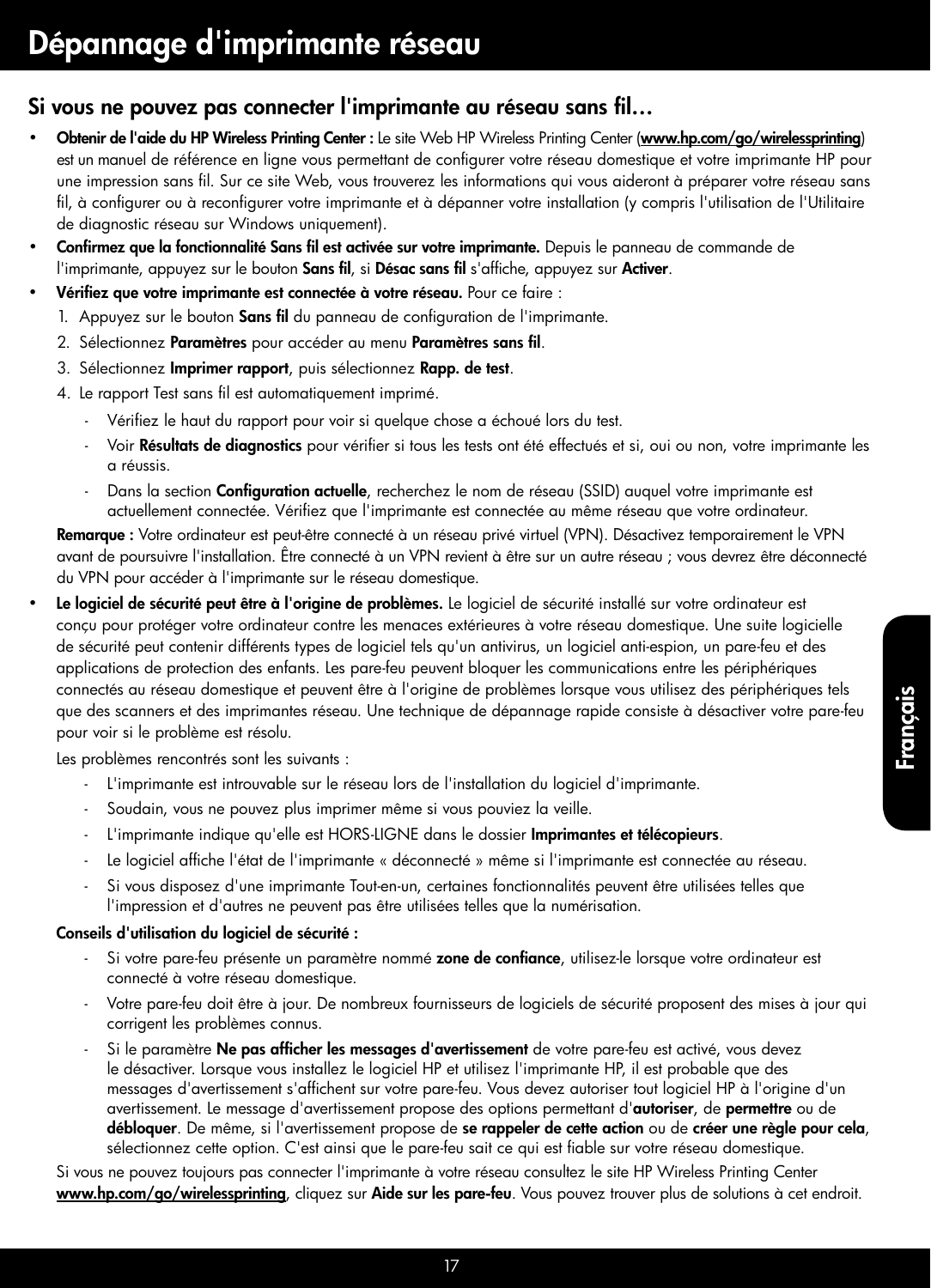# Déclaration de garantie limitée de l'imprimante HP

| <b>Produit HP</b>                                                                                                       | Durée de la garantie limitée                                                                                                                                                                                                                                                          |
|-------------------------------------------------------------------------------------------------------------------------|---------------------------------------------------------------------------------------------------------------------------------------------------------------------------------------------------------------------------------------------------------------------------------------|
| Supports logiciels                                                                                                      | 90 jours                                                                                                                                                                                                                                                                              |
| Imprimante                                                                                                              | 1 an                                                                                                                                                                                                                                                                                  |
| Cartouches d'encre                                                                                                      | Jusqu'à épuisement de l'encre HP ou jusqu'à expiration de la<br>date de garantie imprimée sur la cartouche (selon le cas qui se<br>produira en premier). Cette garantie ne couvre pas les produits<br>utilisant de l'encre HP qui ont été reconditionnés, mal utilisés ou<br>altérés. |
| Têtes d'impression (ne s'applique qu'aux produits avec<br>des têtes d'impression pouvant être remplacées par le client) | 1 an                                                                                                                                                                                                                                                                                  |
| Accessoires                                                                                                             | 1 an, sauf indication contraire                                                                                                                                                                                                                                                       |

A. Extension de garantie limitée

- garantit pas que le fonctionnement du logiciel ne connaîtra pas d'interruptions ni d'erreurs.
- 3. La garantie limitée HP ne couvre que les défauts qui apparaissent dans le cadre de l'utilisation normale du produit et ne couvre aucun autre problème, y compris ceux qui surviennent du fait :
	- a. d'une mauvaise maintenance ou d'une modification ;
	- b. de logiciels, de supports, de pièces ou de consommables non fournis ou non pris en charge par HP ;
	- c. du fonctionnement du produit hors de ses caractéristiques ; ou d. d'une modification non autorisée ou d'une mauvaise utilisation.
	- 4. Pour les imprimantes HP, l'utilisation d'une cartouche d'un autre fournisseur ou d'une cartouche rechargée n'entraîne pas la résiliation de la garantie ni d'un contrat de support HP. Toutefois, si la panne ou les dégâts peuvent être attribués à l'utilisation d'une cartouche d'un autre<br>fournisseur, d'une cartouche rechargée ou d'une cartouche périmée, HP facturera nécessaires à la réparation de l'imprimante.
	- 5. Si, pendant la période de garantie applicable, HP est informé d'une défaillance concernant un produit couvert par la garantie HP, HP choisira de réparer ou de remplacer le produit défectueux.
	- 6. Si HP est dans l'incapacité de réparer ou de remplacer, selon le cas, un produit défectueux couvert par la garantie HP, HP devra, dans un délai raisonnable après avoir été informé du défaut, rembourser le prix d'achat du produit.
	- 7. HP ne sera tenu à aucune obligation de réparation, de remplacement ou de remboursement tant que le client n'aura pas retourné le produit défectueux à HP.
	- 8. Tout produit de remplacement peut être neuf ou comme neuf, pourvu que ses fonctionnalités soient au moins équivalentes à celles du produit remplacé.
	- 9. Les produits HP peuvent contenir des pièces, des composants ou des matériels reconditionnés équivalents à des neufs en termes de performances.
	- 10. La garantie limitée HP est valable dans tout pays dans lequel le produit HP couvert est distribué par HP. Des contrats apportant des services de garantie supplémentaires, tels que la réparation sur site, sont disponibles auprès des services de maintenance agréés par HP dans les pays dans lequel le produit est distribué par HP ou par un importateur agréé.

#### B. Restrictions de garantie

- DANS LA MESURE OÙ LES LOIS LOCALES L'AUTORISENT, HP OU SES FOURNISSEURS TIERS NE FONT AUCUNE AUTRE GARANTIE OU CONDITION, EXPRESSE OU IMPLICITE, EN CE QUI CONCERNE LES PRODUITS HP ET NIENT TOUTE GARANTIE IMPLICITE DE COMMERCIALISATION, DE QUALITÉ SATISFAISANTE OU D'ADAPTATION À UN BUT PARTICULIER. C. Restrictions de responsabilité
	- 1. Dans la mesure où les lois locales l'autorisent, les recours énoncés dans cette déclaration de garantie constituent les recours exclusifs du client.
	- 2. DANS LA MESURE OÙ LES LOIS LOCALES L'AUTORISENT, EXCEPTION FAITE DES OBLIGATIONS SPÉCIFIQUEMENT ÉNONCÉES DANS LA PRÉSENTE DÉCLARATION DE GARANTIE, HP OU SES FOURNISSEURS TIERS NE POURRONT ÊTRE TENUS POUR RESPONSABLES DE DOMMAGES DIRECTS, INDIRECTS, SPÉCIAUX OU ACCIDENTELS, QU'ILS SOIENT BASÉS SUR UN CONTRAT, UN PRÉJUDICE OU TOUTE AUTRE THÉORIE LÉGALE, QUE CES DOMMAGES SOIENT RÉPUTÉS POSSIBLES OU NON.
- D. Lois locales 1. Cette déclaration de garantie donne au client des droits juridiques spécifiques. Le client peut également posséder d'autres droits selon les
	- états des Etats-Unis, les provinces du Canada, et les autres pays ou régions du monde. 2. Si cette déclaration de garantie est incompatible avec les lois locales, elle sera considérée comme étant modifiée pour être conforme à la loi locale. Selon ces lois locales, certaines renonciations et limitations de cette déclaration de garantie peuvent ne pas s'appliquer au client. Par exemple, certains états des Etats-Unis, ainsi que certains gouvernements hors des Etats-Unis (y compris certaines provinces du
		- Canada), peuvent : a. exclure les renonciations et limitations de cette déclaration de garantie des droits statutaires d'un client (par exemple au Royaume-Uni) ; b. restreindre d'une autre manière la possibilité pour un fabricant d'imposer ces renonciations et limitations; ou
		- c. accorder au client des droits de garantie supplémentaires, spécifier la durée des garanties implicites que le fabricant ne peut nier, ou ne pas autoriser les limitations portant sur la durée des garanties implicites.
	- 3. EXCEPTÉ DANS LA MESURE AUTORISÉE PAR LA LÉGISLATION, LES TERMES DE LA PRÉSENTE DÉCLARATION DE GARANTIE N'EXCLUENT, NE LIMITENT NI NE MODIFIENT LES DROITS STATUTAIRES OBLIGATOIRES APPLICABLES À LA VENTE DES PRODUITS HP AUXDITS CLIENTS, MAIS VIENNENT S'Y AJOUTER.

#### **Garantie du fabricant HP**

#### Cher client

Vous trouverez, ci-après, les coordonnées de l'entilé HP responsable de l'exécution de la garantie fabricant relative à votre matériel HP dans votre pays.<br>En vertu de votre contrat d'achat, il se peut que vous disposiez de

### En particulier, si vous êtes un consommateur domicilié en France (départements et territoires d'outre-mer (DOM-TOM) inclus dans la miné des textes qui leur sont applicables), le<br>vendeur reste tenu à votre égard des défaut

Code de la consommation :<br>"Art. L. 211-4. - Le vendeur est tenu de livrer un bien conforme au contrat et répond des défauts de conformité existant lors de la délivrance.<br>"Inépord également des défauts de conformité résulta

"Art. 211-5. - Pour être conforme au contrat, le bien doit :<br>à l'acteteur sous forme d'échantilion ou de modele ;<br>à l'acteteur sous forme d'échantilion ou de modele ;<br>- présenter les qualités qu'un achèteur peut léglitmeme

ce dernier a accepté."

"Art. L.211-12. – L'action résultant du défaut de conformité se prescrit par deux ans à compter de la délivrance du bien."

Code civil :<br>"Code civil Article 1641 : Le vendeur est tenu de la garantie à raison des défauts cachés de la chose vendue qui la rendent impropre à l'usage auquel on la destine, ou qui diminuent tellement<br>cet usage, que l

"Code civil Article 1648 : L'action résultant des vices rédhibitoires doit être intentée par l'acquéreur dans un délai de deux ans à compter de la découverte du vice."

F**rance** : Hewlett-Packard France, SAS 80, rue Camille Desmoulins 92788 Issy les Moulineaux Cedex 9<br>**Belgique :** Hewlett-Packard Belgium BVBA/SPRL, Hermeslaan 1A, B-1831 Brussels<br>**Luxembourg** : Hewlett-Packard Luxembourg S

 <sup>1.</sup> Hewlett-Packard (HP) garantit au client utilisateur final que les produhits HP décrits précédemment sont exempts de défauts de matériaux et malfaçons pendant la durée indiquée ci-dessus, à compter de la date d'achat par le client.<br>2. Pour les logiciels, la garantie limitée HP est valable uniquement en cas d'impossibilité d'exécuter les instructions de prog